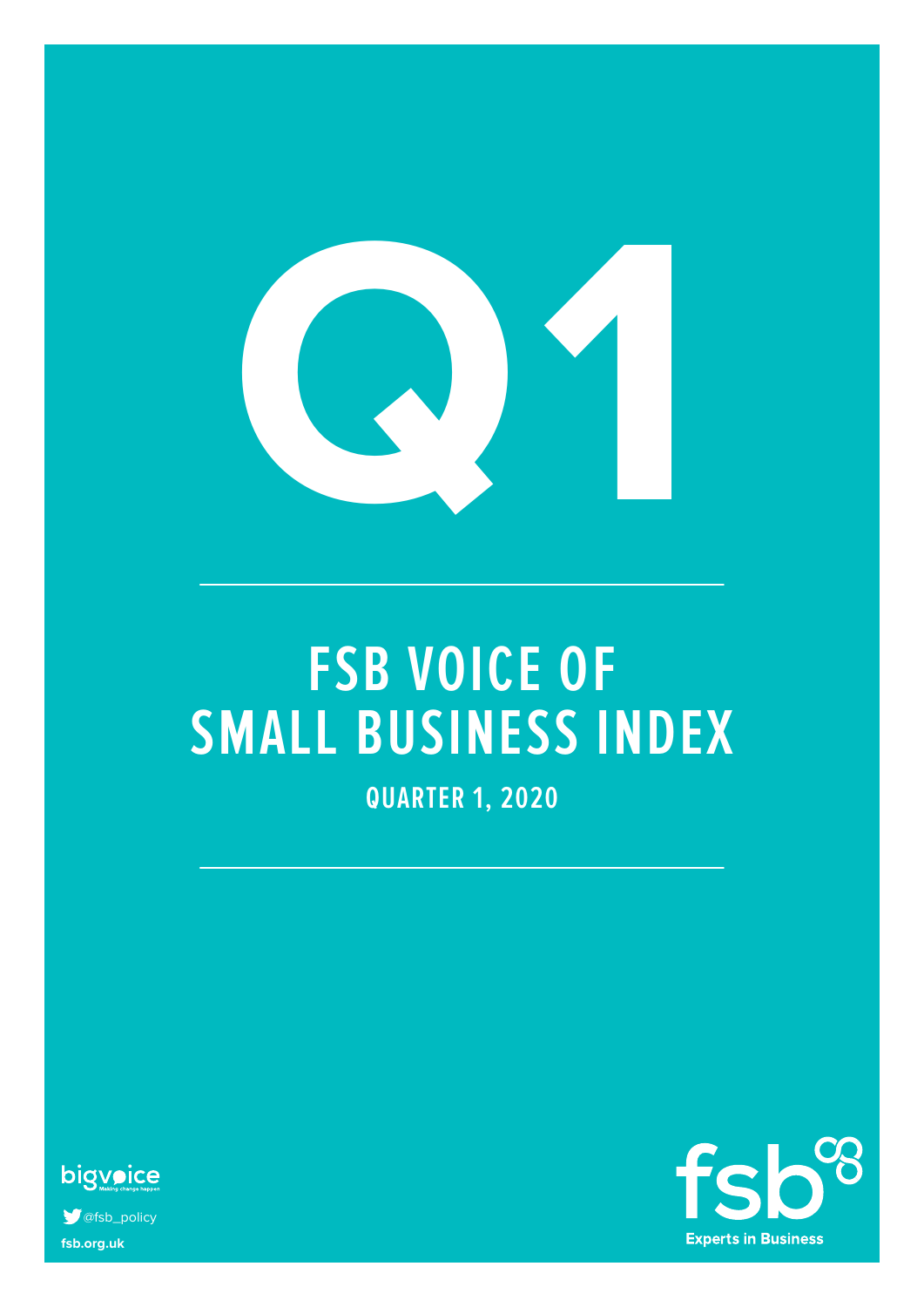## **SBI Q1 2020**

**Coronavirus lockdown takes its toll on the small business community** 



### **Firms plan closures amid coronavirus turmoil**





### **Exports at all-time low**



### say **international sales 40% are down** this quarter

### **Employers plan to reduce headcounts**







### **Small business confidence by sector**

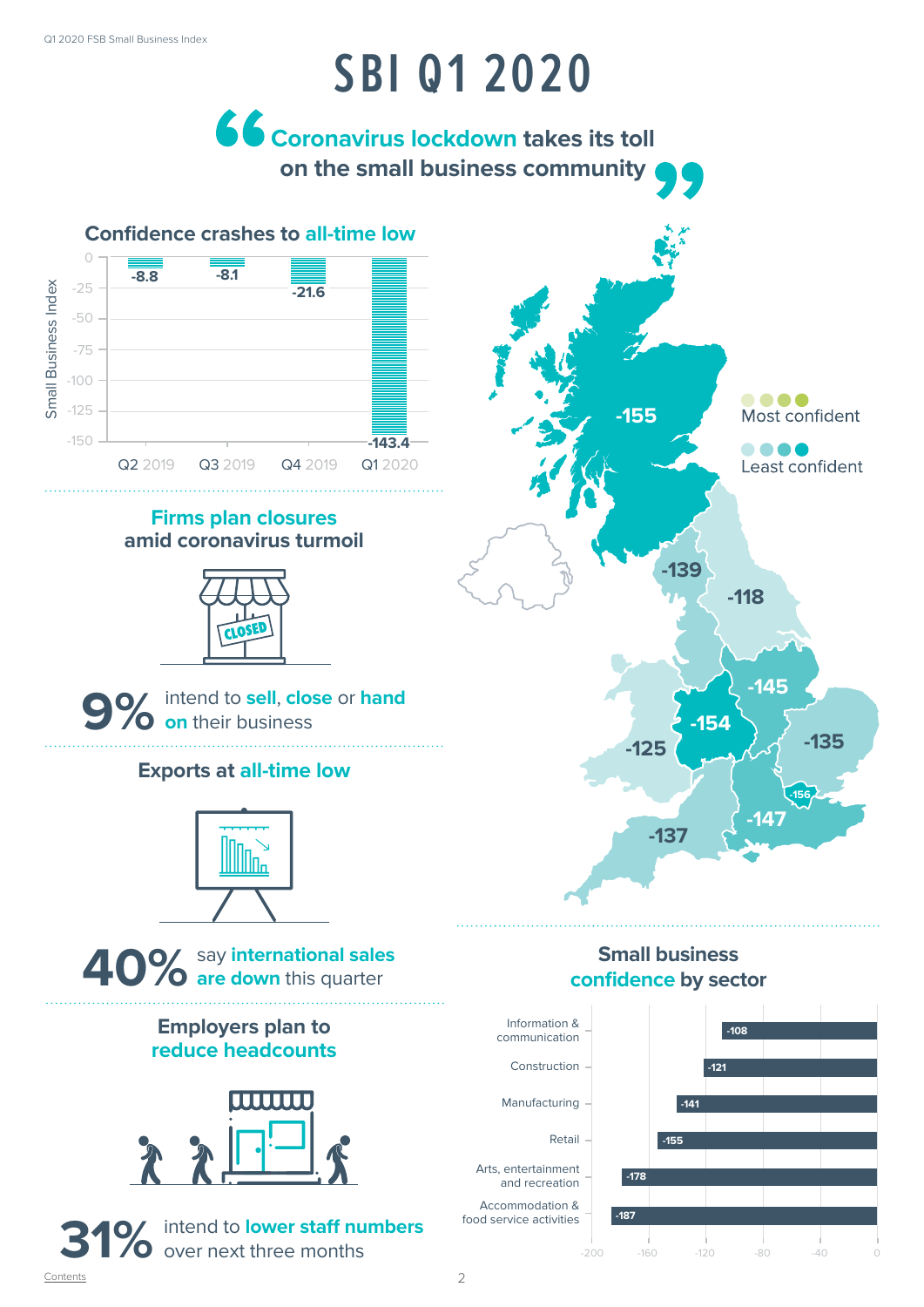# **CONTENTS**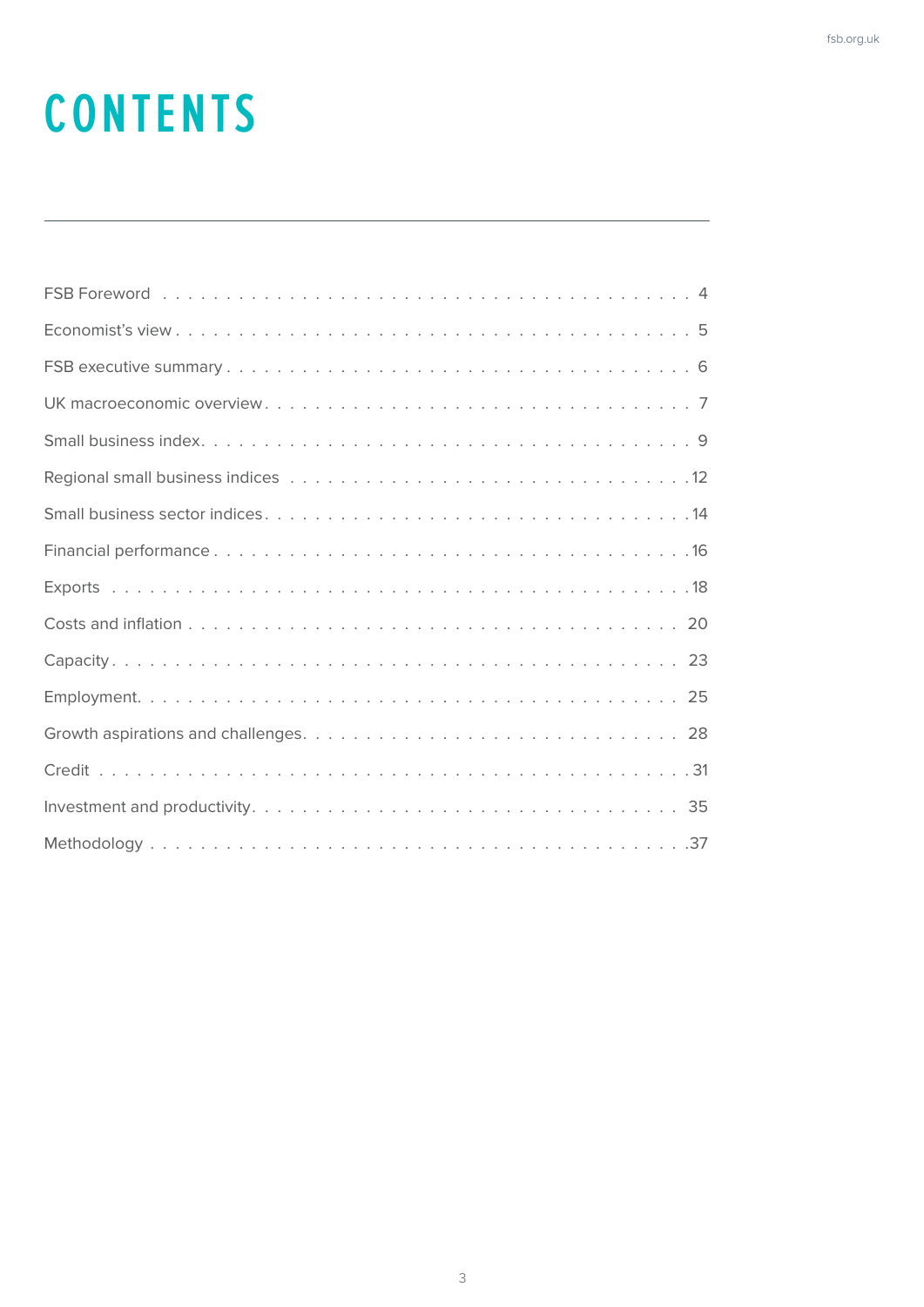# **FSB FOREWORD**

Small business confidence across the UK has collapsed in the face of unprecedented challenges created by the coronavirus crisis. FSB has engaged with government at the highest level to create support for UK small businesses that is as generous as possible, available to as many as possible, and deliverable as soon as possible. The UK Government has responded in kind with a fiscal reform package of enormity.

The Job Retention Scheme and the Self-employment Income Support Scheme will be, for many, the difference between surviving or folding. We welcome the extension of the Job Retention Scheme until the end of June. And as focus turns to recovery, it is important that the rules of the Job Retention Scheme are adjusted to ensure small businesses can stagger the return of furloughed employees given the predicted low levels of economic activity during the next quarter.

In the here and now, there is still much to do to help small businesses survive the crisis. Emergency loans and grants both have an important role to play. It is widely recognised the Coronavirus Business Support Loan Scheme (CBILS) has not reached enough SMEs quickly enough. And whilst we have welcomed government adjustments to the scheme, including the removal of personal guarantees for loans below £250K, the adoption of automated credit score processes for loans below £30K, and the removal of the requirement to first be offered a standard commercial product before a CBILS loan, there is clearly much more to do.

We want to see the Government guarantee on CBILS loans increase from 80% to 100%. In addition, we need much greater transparency regarding enquiries made about CBILS, particularly around what proportion of these are translating into applications, the application approval rate, and when funding is received by successful applicants.

Cash grants are the most effective mechanism through which to support small businesses at the current time. Therefore, cash grants of £10,000 for small businesses in receipt of small business rates relief/ small business bonus and rural rates relief are a lifeline. The same can be said of the £25,000 grants for eligible small businesses in the leisure, hospitality and retail sectors.

Much of the value of these interventions depends on the speed at which funding is received. Whilst some local authorities have stepped up and delivered, others have not. A razor-like focus on delivery is essential. Many small businesses across the whole of the UK, especially those on or adjacent to the high street, were struggling with business rates well before the coronavirus crisis. A one-year business rates holiday for businesses in the retail, leisure and hospitality sector (and in England – nurseries, estate agents and letting agents) is welcome. However, as forecasts about expected economic activity over the next quarter come in, the Government may need to look at this extending this holiday to a broader range of sectors.

Inevitably, in any wide scale programme of emergency fiscal intervention, there will always be gaps. In these instances, it is important that government looks creatively at how it can flex the rules of existing interventions to better support parts of the small business and self-employed constituency which are not directly helped by major interventions, and which may be ineligible for Universal Credit. This includes those who do not have premises and are ineligible for the Self-employment Income Support Scheme.

Small businesses will be at the forefront of recovery. Resilience and agility run through the DNA of the UK small business community. We have seen case after case of small businesses adapting their models to produce PPE, shift to online sales, and offer deliveries to customers, including the most vulnerable – providing free services and goods to our courageous key workers. Small businesses will adapt. However, just as the crisis has been unprecedented – so will be the size of the challenge faced by smaller businesses and the self-employed during recovery. Continued government support will be essential to ensure that those small businesses saved during the crisis can also survive, and ultimately thrive, during the recovery and, by doing so, help the UK economy to bounce back.



Mike Cherry, National Chairman



Martin McTague, Chairman, Policy and Advocacy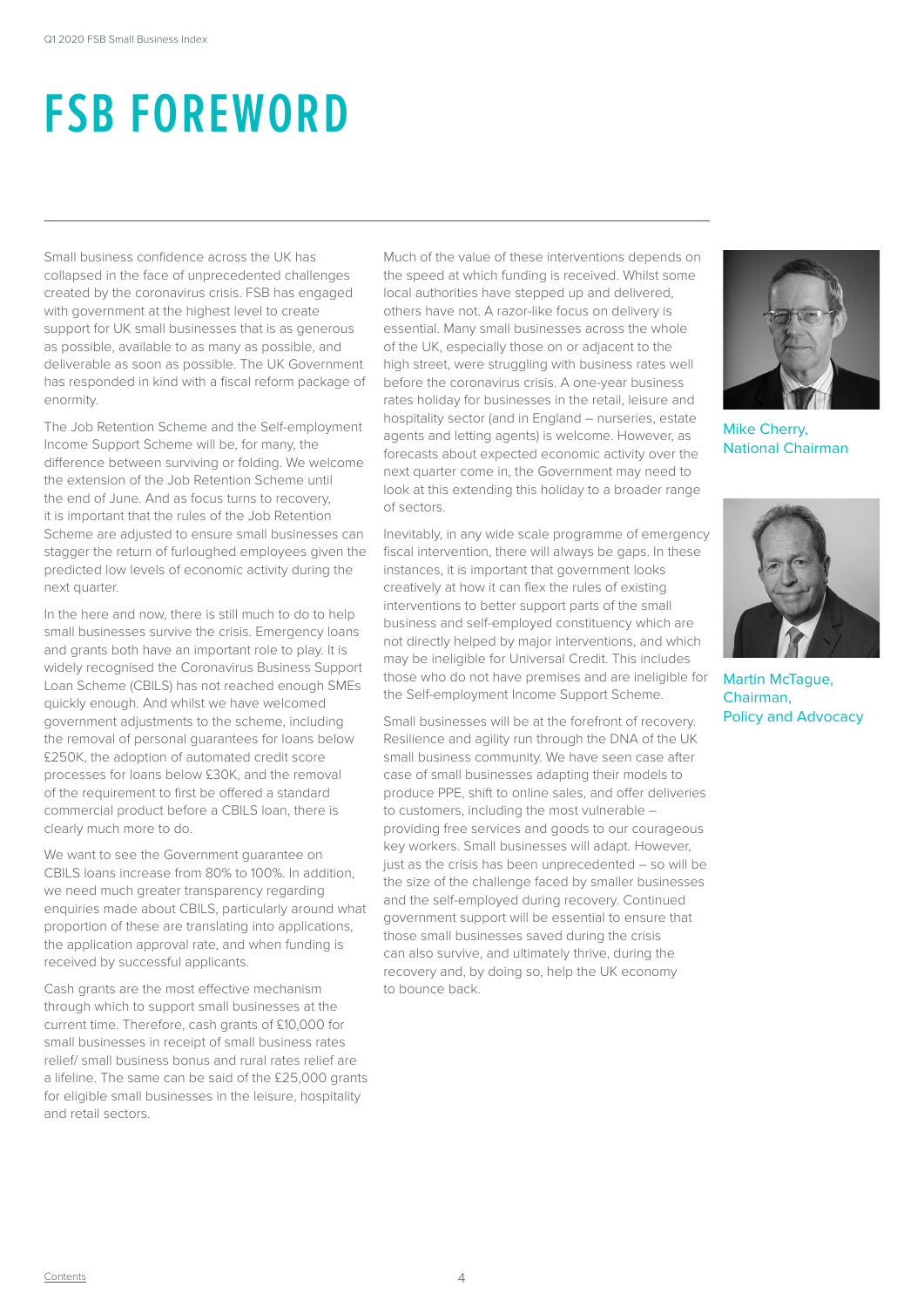# **ECONOMIST'S VIEW**

The decline in this quarter's FSB Small Business Index (SBI) is so stark that it prompted those of us involved in compiling the Index to wonder if we had made a calculation error somewhere. Unfortunately, there was no error. Business confidence among small firms plummeted to -143.4 in Q1 2020 – the lowest level on record by a considerable margin. The previous record low was observed in Q4 2011 at -24.5.

The coronavirus pandemic is causing economic disruptions at a scale not seen in modern history. The government's unprecedented response to slow the spread of the virus also meant that the disruptions came about at an unbelievable speed. Businesses are now operating in an entirely different environment than a couple of months or even a couple of weeks ago. Of course, some of them aren't operating at all.

While confidence is low across all sectors, the picture is especially bleak for industries that rely on clients being able to participate in face-to-face interactions. The least confident sectors were wholesale & retail trade (-155.1), arts, entertainment & recreation (-178.5) and accommodation & food services (-186.9). The pessimism was slightly less pronounced among businesses in the information and communication sector (-108.4). Presumably this is because many in the sector are able to work effectively from home. The same is true for businesses in the professional services sector, which experienced higher than average confidence this quarter.

Looking at the regional picture, London was the least confident part of the UK, following a fall of 120.0 points to 156.4. Still the picture was downbeat across the country with even the most optimistic regions dipping deep into negative territory. Yorkshire and the North East and Wales were the two most confident regions, with scores of 119.7 and -125.4 respectively.

Cebr expects the UK economy to contract 4% over 2020 as government measures continue to partially or entirely prevent businesses from operating. This assumes that the current restrictions remain in place until late May and are gradually eased thereafter, leading to an economic recovery in the second half of the year. Some businesses will weather the coming months successfully and then see a surge in activity as pent up demand is released. However, for many, the repercussions will be long lasting. There are also those that won't make it through this crisis. Judging by the pessimistic views expressed by small firms in this report, many worry that they may be in one of the latter two categories.



Nina Skero, Director and Head of Macroeconomics, Cebr

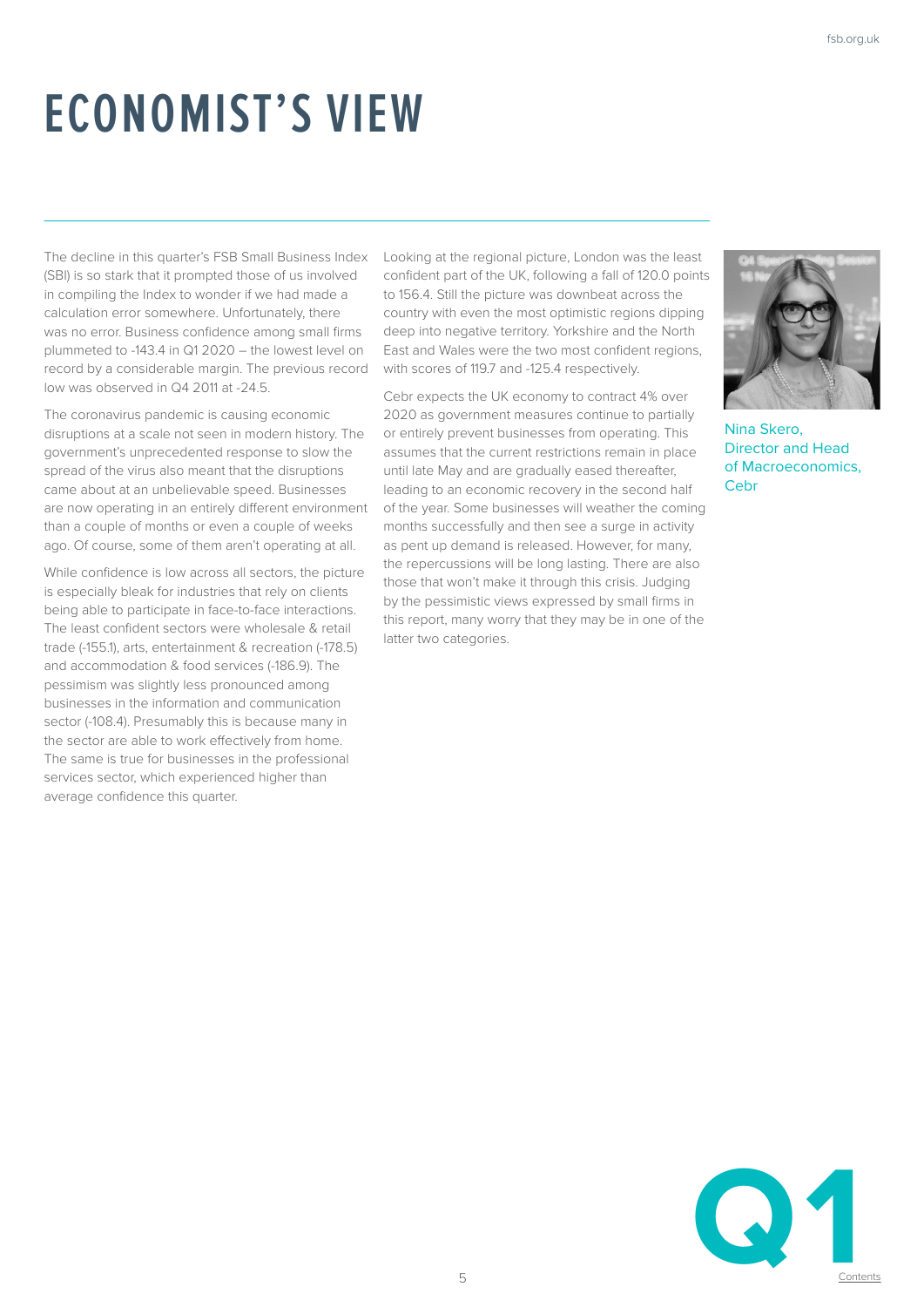# **FSB EXECUTIVE SUMMARY**

### **SMALL BUSINES INDEX**<br> **Key findings this quarter:**<br> **SMALL BUSINESS**

- **In Q1 2020 small business confidence collapsed to -143.4, its lowest ever level.** The quarterly fall of 121.8 points is the largest ever recorded by the FSB Small Business Index.
- **The level of confidence among small businesses fell in every one of the UK's constituent regions and countries for the second consecutive quarter.** The West Midlands saw the largest quarterly fall in confidence, with a decline of 138.4 points, while London (-156.4) was the least confident region of the UK.
- **The coronavirus outbreak was responsible for 87.7% of small businesses suffering a reduction in confidence in the first quarter of 2020.** Two thirds of businesses reported a significant reduction in confidence off the back of the spread of Covid-19, while only 4.2% saw their confidence improve.
- **Consumer-focussed industries saw confidence shattered in Q1 2020.** The worst-affected industries this quarter are arts, entertainment & recreation (-178.5) and accommodation & food services (-186.9), where enforced business closures and social distancing will hold back revenues for the foreseeable future.
- **Small businesses are reducing headcounts at the fastest rate since Q1 2012.** The proportion of small businesses reporting that their workforce has decreased in size rose by 2.9 percentage points to 15.4%.
- **More than four-fifths of small businesses expect revenues to fall over the next three months.** More than half (53.9%) of small businesses reported a decrease in revenues over the first quarter of 2020 with 84.1% of firms expecting sales to fall further in the coming quarter.
- **Over a quarter of small businesses expect to downsize their business in the next year.**  The collapse in business confidence across the UK means 27.9% of business owners are now considering scaling back, closing, or handing on their business in the coming year up from 11.5% in Q4 2019.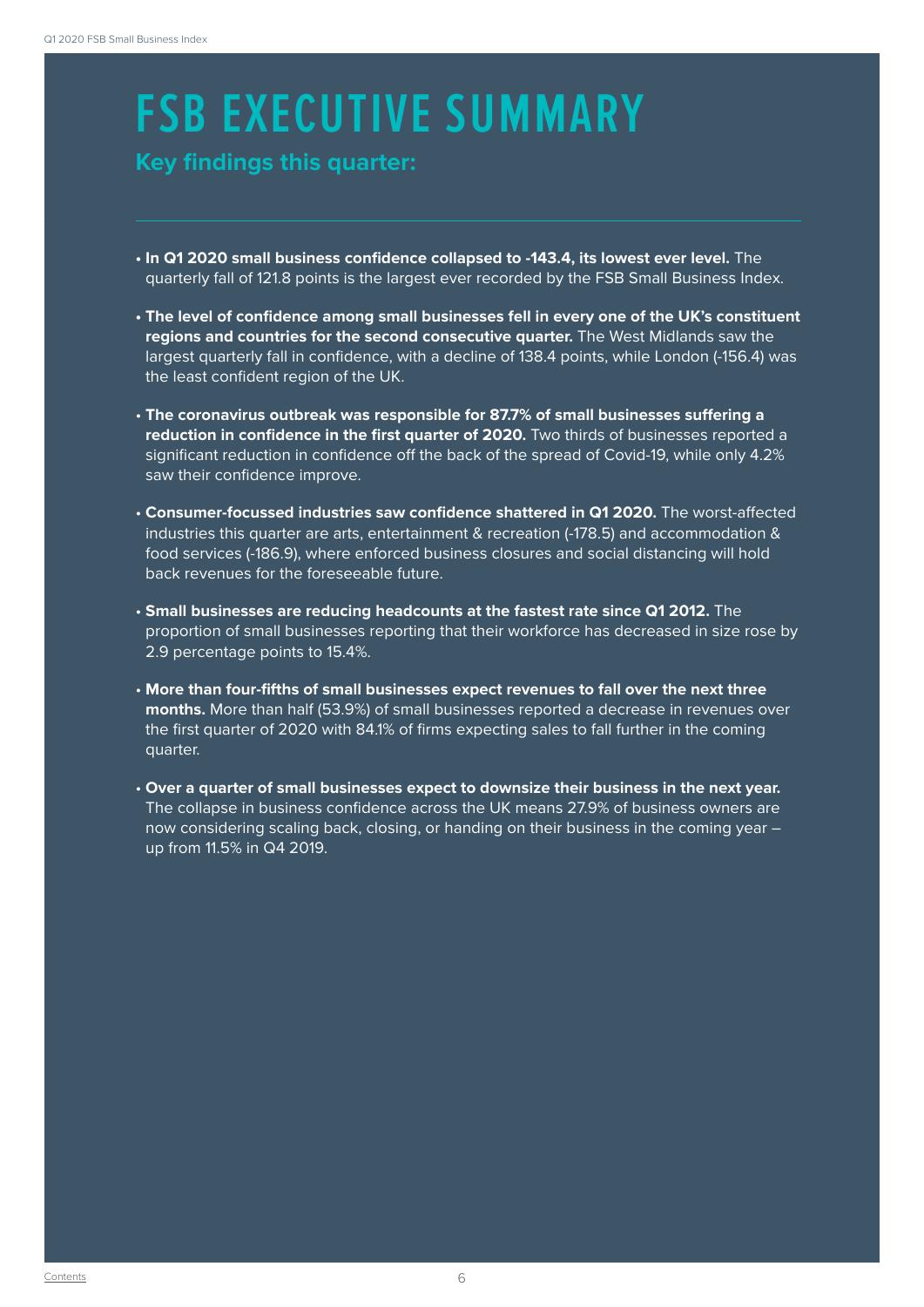# **UK MACROECONOMIC OVERVIEW**

### **Flatlining UK economy set to contract sharply in the face of the coronavirus outbreak**

After a volatile 2019, during which Brexit negotiations and the US-China trade conflict dominated the economic and political news-cycle, sentiment among businesses started to improve in the early part of 2020. However, the arrival in the UK of the new coronavirus, which was first detected in China's Hubei province in December 2019, has now completely reversed this trend. With the Government's response escalating rapidly as cases of the virus multiplied, by mid-March the country faced the most drastic limitations on free movement ever seen during peacetime. In just two short months, the positivity growing among UK businesses as Brexit clarity finally began to emerge had completely evaporated in the face of collapsing demand and forced businesses closures.

But even at the start of the year the UK economy was by no means in perfect health. The economy recorded no growth in the three months to January 2020 compared to the previous three-month period. Growth of 1.4% in the construction sector was offset by a 1.2% decline in manufacturing. Meanwhile, the service sector flatlined and some of the strongest performing industries of recent years, such as information and communication and professional services, saw output falling according to the most recent data. Despite the stagnant economic performance towards the end of 2019, leading indicators had started to indicate the green shoots of recovery in early 2020.

Once the General Election result had installed a majority Government, with the mandate to make genuine progress in Parliament on Brexit and other economic issues, business surveys began to indicate plans to increase production, reversing a long-run downward trend among manufacturers in particular. In a similar vein, the Cebr / YouGov consumer confidence index rose by 2.8 points to 107.6 in January 2020, and mortgage approvals climbed to their highest level in more than six years in February.

The increase in consumer confidence stood on the foundations of a record-breaking labour market. The employment rate reached its highest ever level in the three-months to January 2020, standing at 76.5%, the joint-highest estimate on record. This went hand in hand with an unemployment rate of just 3.8%, far below its long run average, and a record-low economic inactivity rate of 20.4%. Despite coming off their peak of 4.0% annual growth in June 2019, average weekly earnings continued to grow, recording an annual rise of 3.1% over the three-months to January.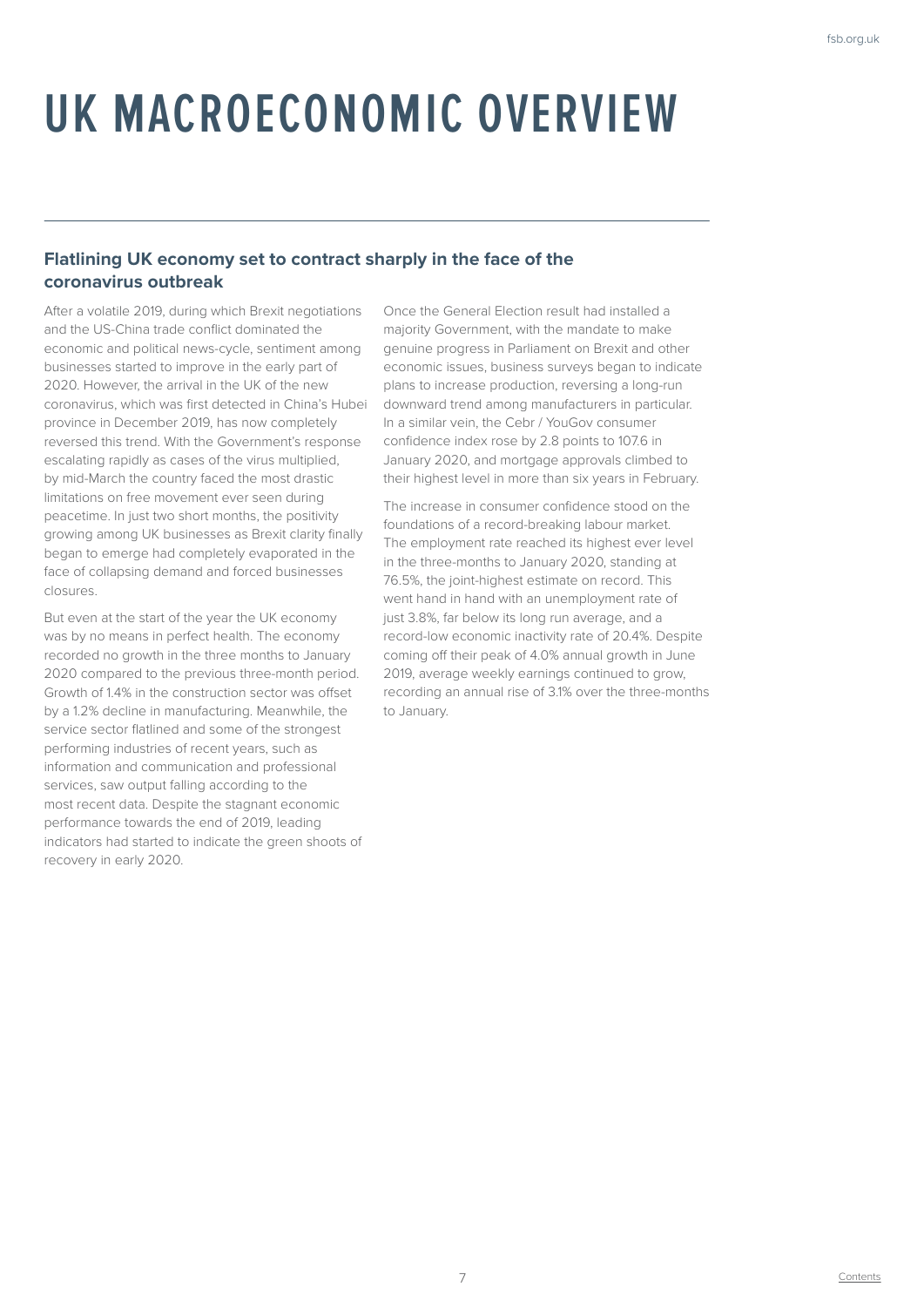But the coronavirus outbreak, and government interventions aimed at slowing the rate of infection, have immediately turned the tide on all of these cautiously positive trends. The initial advice to avoid socialising left many retail, leisure and hospitality businesses facing a demand shortage. As the guidance rapidly escalated from social distancing to total lockdown, the shortage of demand soon turned into enforced business closures and the loss of swathes of employees to self-isolation. The interaction between the loss of demand and restrictions on supply have had a devastating impact on the economy.

Despite the implementation of an unprecedented set of fiscal and monetary measures coordinated between the Treasury and the Bank of England, the number of new claims for Universal Credit hit 950,000 over the final two weeks of March. This suggests the unemployment rate is likely to have shot above 6% and, with many more staff temporarily furloughed, a massive fall in economic output is all but guaranteed until the lockdown conditions are relaxed. While the majority of businesses face a collapse in revenue that, for many, may be severe enough to threaten their survival, meeting the requirements of a wave of new home workers in the era of social distancing has thrown up opportunities and new ways of doing things.

Figure one: Monthly growth rates by sector of the UK economy, latest three months on previous three months Source: Office for National Statistics.

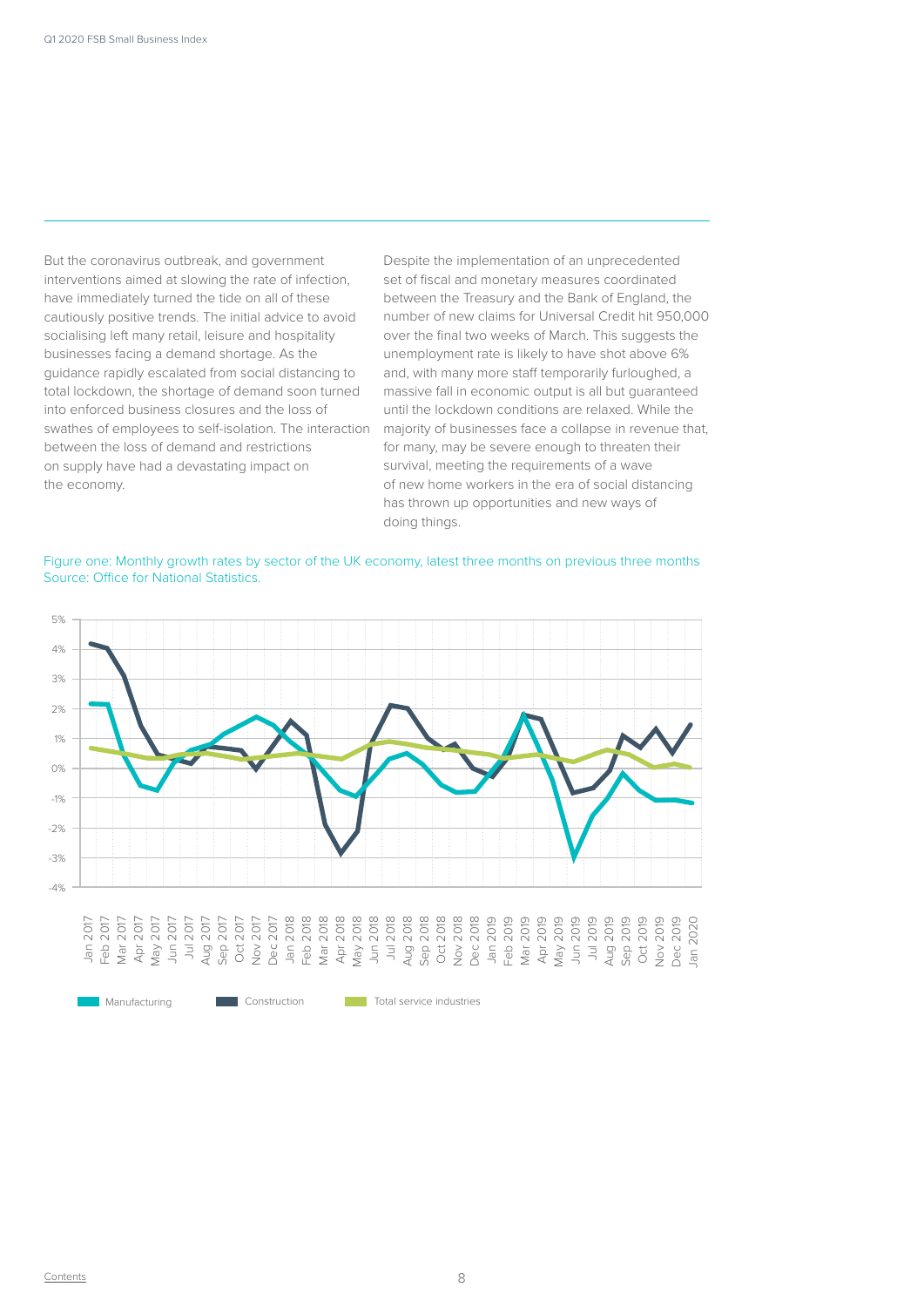# **SMALL BUSINESS INDEX**

### **SBI crashes as coronavirus forces temporary business closures**

Business confidence among small firms plummeted to -143.4 in Q1 2020. This is the lowest level on record by a considerable distance, marking a quarterly fall of 121.8 points from the -21.6 recorded in Q4 2019. The coronavirus outbreak is a public health emergency of a scale not seen in the UK for a century, leading to an unprecedented government response to slow the spread of the virus. The enforced closure of businesses deemed non-essential, including pubs, restaurants and bars, has reduced economic activity on a massive scale.

Most survey data have indicated a negative outlook for UK businesses. The UK Purchasing Managers' Index (PMI) for the manufacturing sector fell by 3.9 points to 47.8 – any figure below 50 represents a contraction. The survey suggests that output in the sector has fallen faster than at any time since July 2012, and with the collection of results running from 12-26 March, as the Government's response escalated

rapidly, it is likely to underestimate the true impact. Comparable numbers from China released after the shutdown of Hubei province saw manufacturing PMIs fall to record lows as efforts to contain the virus took effect.

The official GDP growth data suggest the economy was growing slowly at the end of last year. In the final quarter of 2019, the economy was just 1.1% larger than in the same quarter of 2018. This coincided with an already poor showing on the FSB Voice of Small Business Index, which stood at -21.6. The latest plunge in the confidence of small businesses in the UK leave the score 119.0 points below its previous low of -24.5 recorded in Q4.2011. This suggests the economy is set for a sharp contraction over the coming months.



#### Figure two: The FSB Small Business Index<sup>1</sup>: small business prospects over coming three months Source: FSB - Verve 'Voice of Small Business' Panel Survey.

1. The Small Business Index is a weighted index of the responses to the question: 'Considering your overall business performance, and ignoring any normal seasonal variations at this time of the year, how do you view business prospects over the next three months, compared with the previous three months?' The share of firms<br>reporting 'much improved' are given the following weightings: Business Index is derived from the sum of these factors.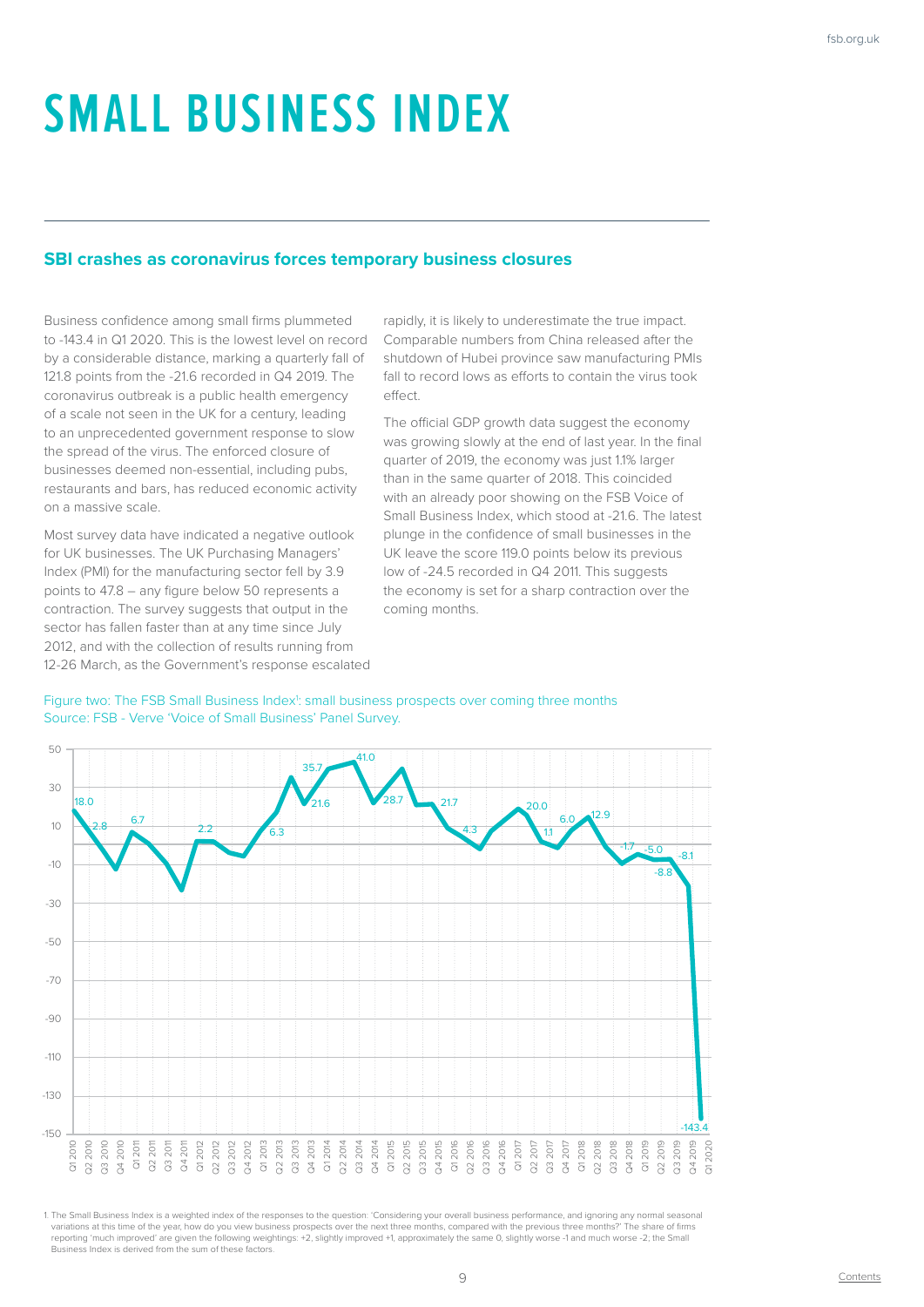

### Figure three: Year-on-year change in the FSB Small Business Index. Source: FSB - Verve 'Voice of Small Business' Panel Survey.

### Figure four: UK SBI against year-on-year UK GDP growth. Source: ONS, FSB - Verve 'Voice of Small Business' Panel Survey.

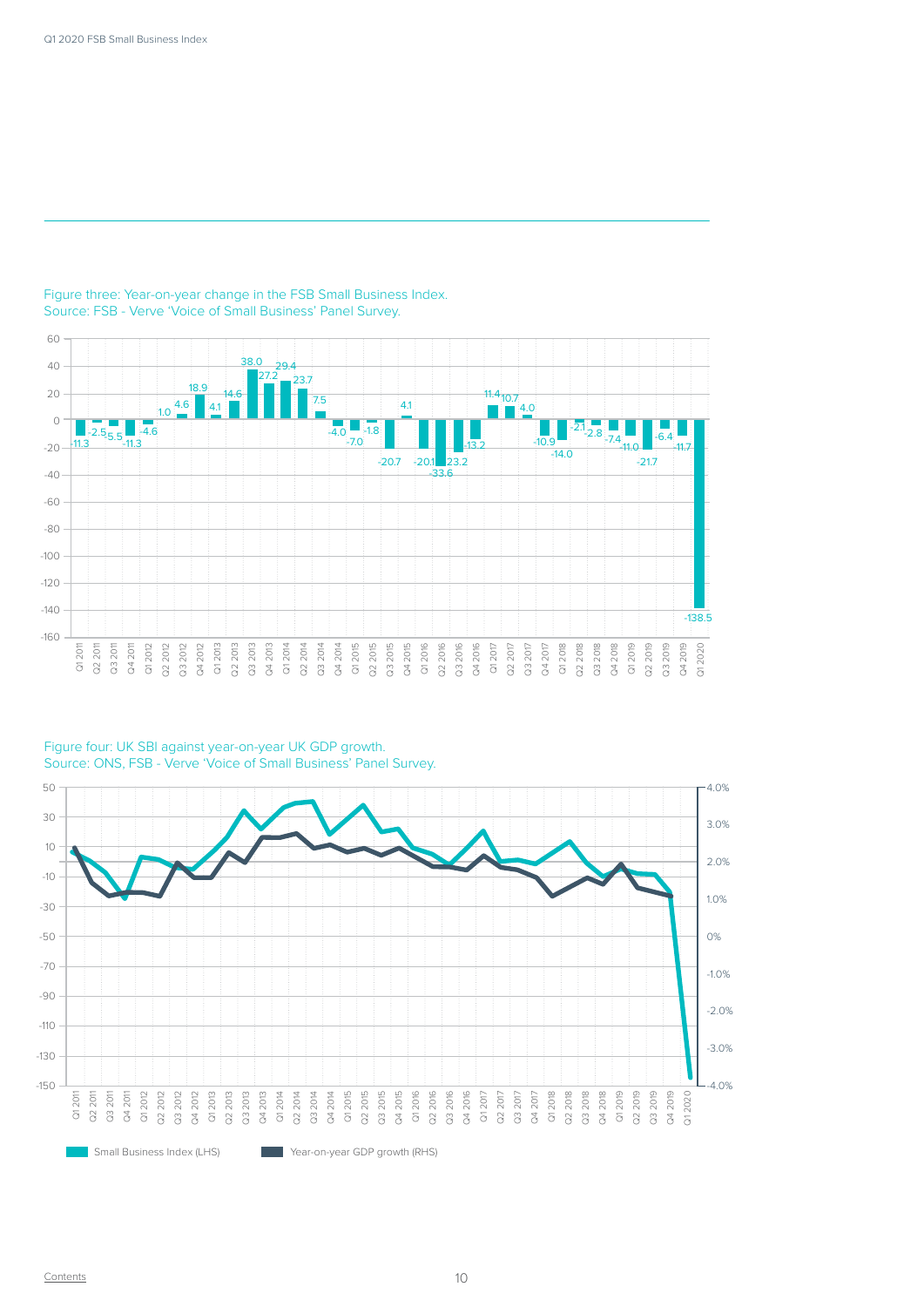### **Two thirds of small businesses see a significant reduction in confidence as a result of coronavirus outbreak**

reduction in confidence about their performance in the coming quarter specifically because of the coronavirus outbreak. Just over two-thirds (66.9%) of small businesses recorded a significant reduction in confidence as a consequence of the virus, with a further 20.7% experiencing a less severe hit to confidence. By contrast, only 4.2% recorded an improvement in confidence.

Among small businesses in the accommodation and food services industry, the share of firms recording a decrease in confidence was 95.0%, as practically all

The vast majority of small businesses have seen a of these businesses have been forced to close their doors to help combat the spread of the virus. Online and food delivery businesses have seen an increase in demand for their services due to the coronavirus, as more people work from home, avoid shopping trips and no longer have the option of eating out. This probably explains why a small proportion (1.2%) of businesses in the sector report a significant increase in confidence. Construction firms were more optimistic than average, with 6.2% recording an increase in confidence due to the impact of the coronavirus.



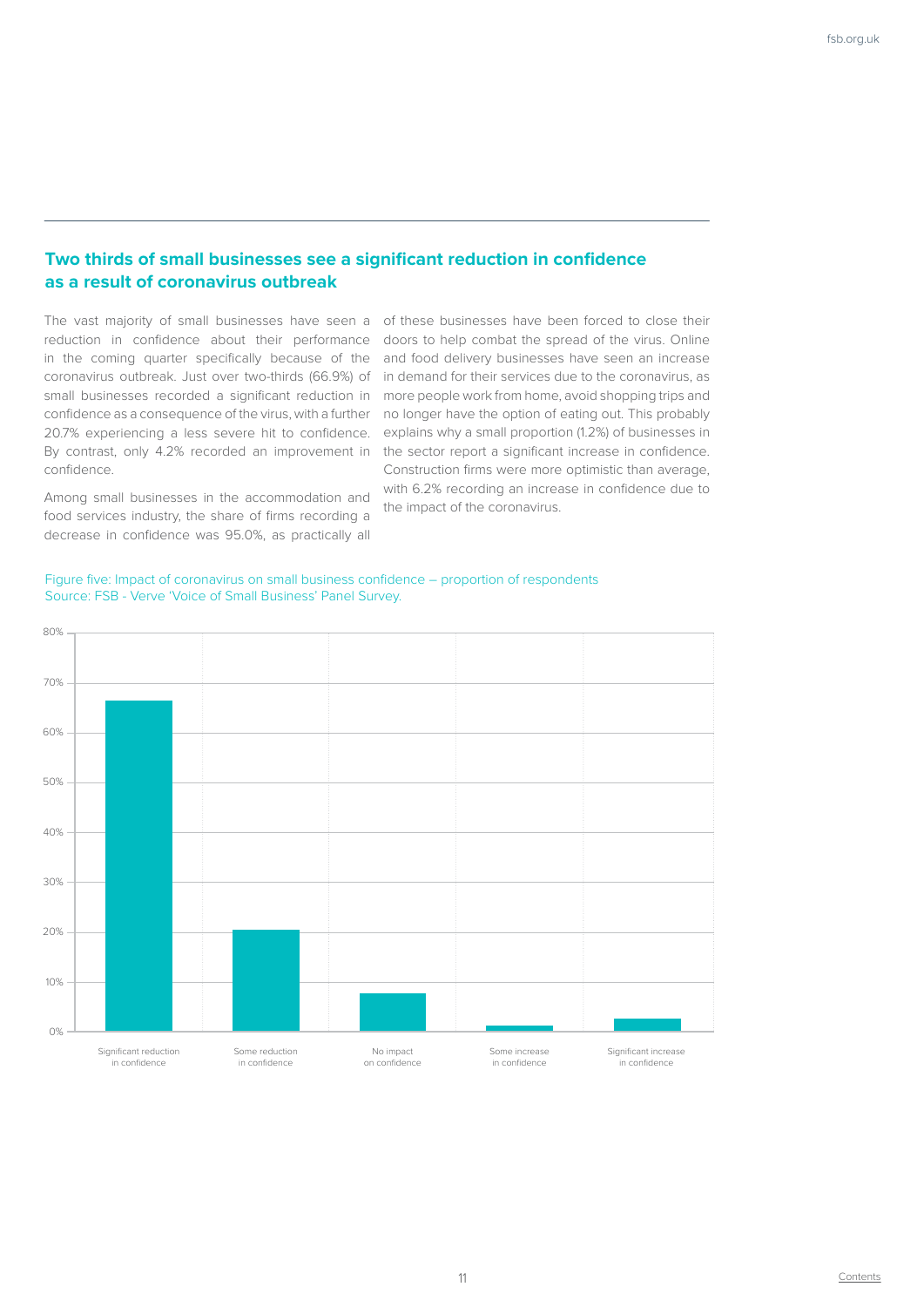### **REGIONAL SMALL BUSINESS INDICES**

A sea of red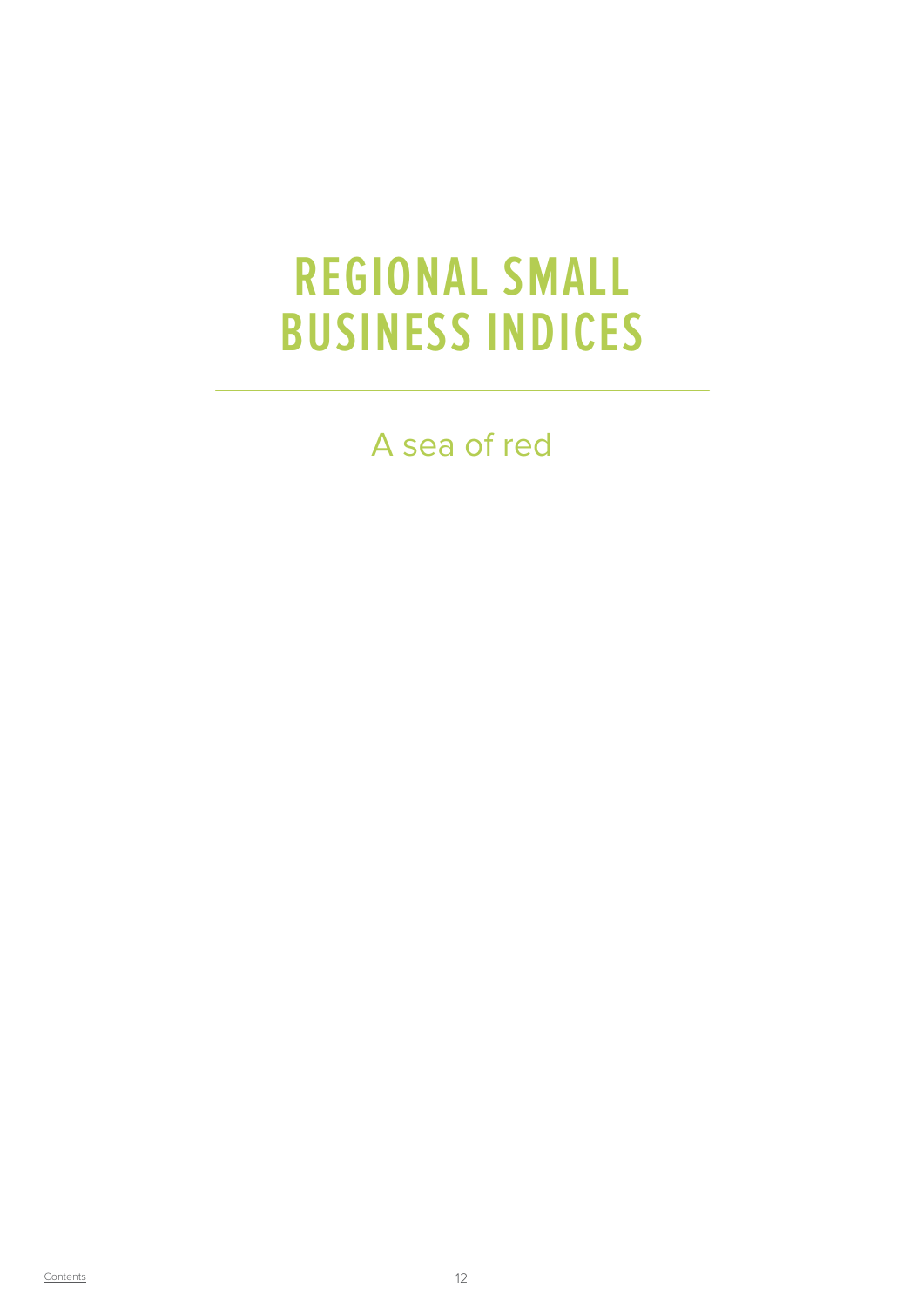## **COLLAPSING SMALL BUSINESS CONFIDENCE HITS ALL REGIONS AND COUNTRIES**

Every one of the UK's constituent regions and countries recorded a huge collapse in small business confidence between Q4 2019 and Q1 2020. The West Midlands saw the largest quarterly fall in confidence, with a decline of 138.4 points, leaving the small business index for the region standing at -154.0. Meanwhile, London continued to be the least confident region of the UK following a fall of 120.0 points to -156.4 in the first quarter of 2020.

Even the most confident regions experienced unprecedented quarterly declines. Yorkshire and the North East and Wales were the two most confident regions, with scores of -119.7 and 125.4 respectively this quarter. Wales also experienced the smallest fall in confidence between Q4 2019 and Q1 2020, albeit the fall of 98.3 points would have still been the largest regional decrease ever recorded in any previous quarter.

After several years of Brexit, related volatility and Parliamentary deadlock, the general election in

December delivered an energised government with a clear mandate to enact Brexit. The subsequent passing of the Withdrawal Bill into law also avoided an immediate no deal exit through the implementation of a transition period. It also raised the prospects of a more coherent policy agenda, including ambitious plans for infrastructure investment and regional rebalancing. However, this momentum was soon eroded by the spread of the coronavirus outbreak. The impact ranged from disrupted supply chains in February, while Chinese factories were closed, to travel chaos as airlines closed routes, to total economic lockdown within two months. While the nature of the pandemic means businesses and regions that are most dependent on international trade would have been the first to be affected, the implications of a nationwide lock-down means small businesses in every region face a major economic squeeze in the months ahead.

### Figure six: FSB Small Business Index – regional variation in small business prospects over coming three months

0% -20% -40%- 60%  $\circ$ 0% -100% -120% -140% -140% Wales East Eastern Yorkshire and the North East south West South West **Jorth West** North West England East Midlands East South East West Midlands Scotland London East Midlands West Midlands orkshire and the North South I

Source: FSB - Verve 'Voice of Small Business' Panel Survey.

 $\Box$  04.2019  $\Box$  01.2020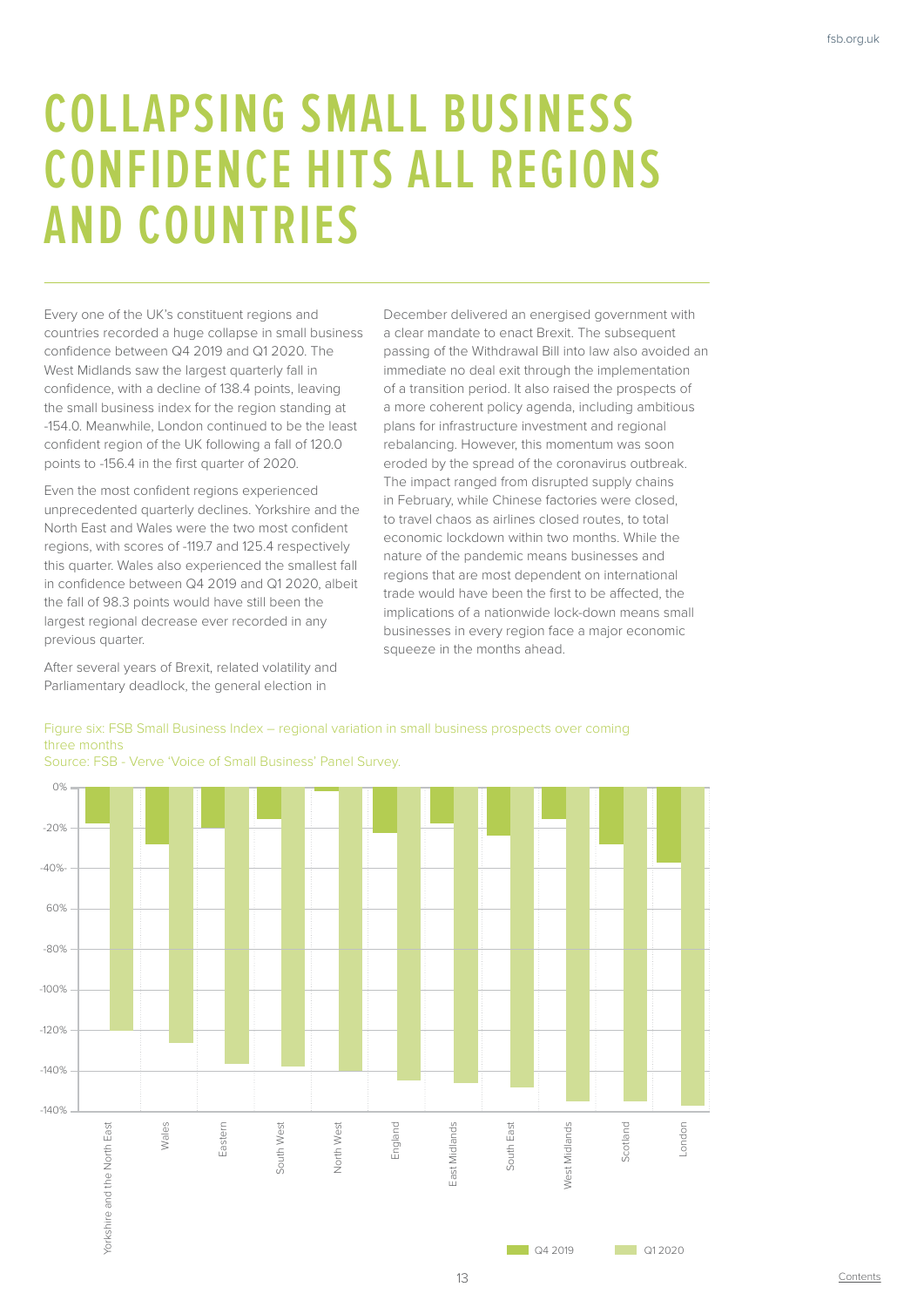### **SMALL BUSINESS SECTOR INDICES**

Closures take their toll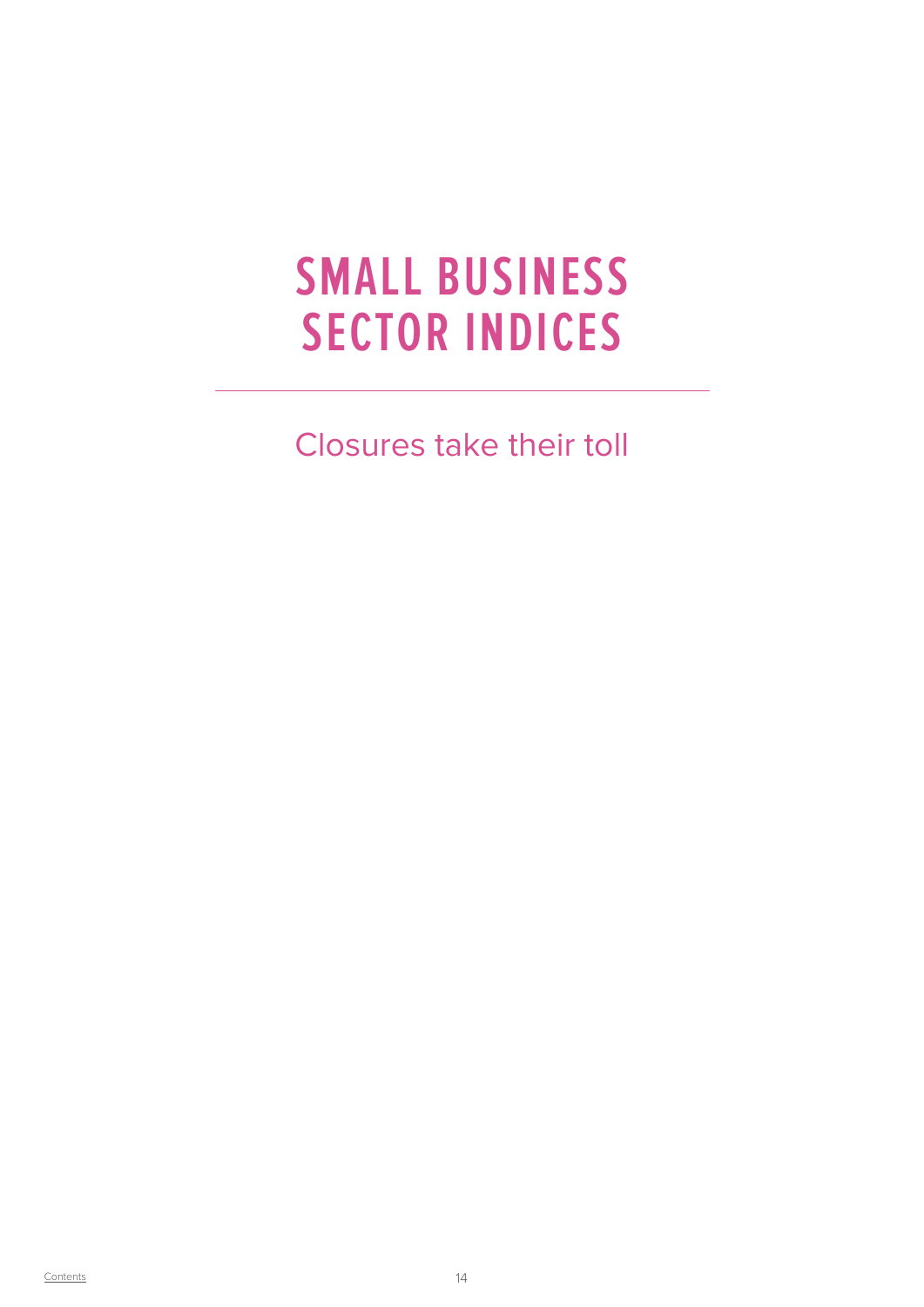## **CONSUMER-FACING INDUSTRIES FACE NEAR TOTAL LOSS OF CONFIDENCE**

Every sector of the economy saw confidence tumble in the first quarter of 2020. The extent of the economic shutdown aimed at slowing the spread of the coronavirus is so wide-ranging that no sector has escaped unscathed. The loss of confidence was slightly less severe among businesses in the Information and Communication sector where a fall of 98.2 points left the sector's small business index standing at -108.4 in the first quarter of 2020. Many employees in information and communication businesses will have found it relatively easy to transition to working from home as the economic lockdown took effect. Similarly, businesses in the professional services sector that are also likely to maintain operations from home saw higher than average confidence this quarter, after falling by 124.2 points to -133.8.

The least confident sectors were wholesale & retail trade (-155.1), arts, entertainment & recreation (-178.5) and accommodation & food services (-186.9). These industries are typically dependent on face-to-face interaction which, with the exception of food retailing, run completely against government guidelines on social distancing. This will have reduced demand even ahead of the enforced closure of these types of business. With events cancelled and tourist attractions, pubs and restaurants all closed for the foreseeable future, revenues across these sectors are destined to fall. The bad news compounded a largely negative outlook in these industries in Q4 2019, when wholesale & retail trade (-47.3) and accommodation & food services (-65.0) were already the two least confident sectors.



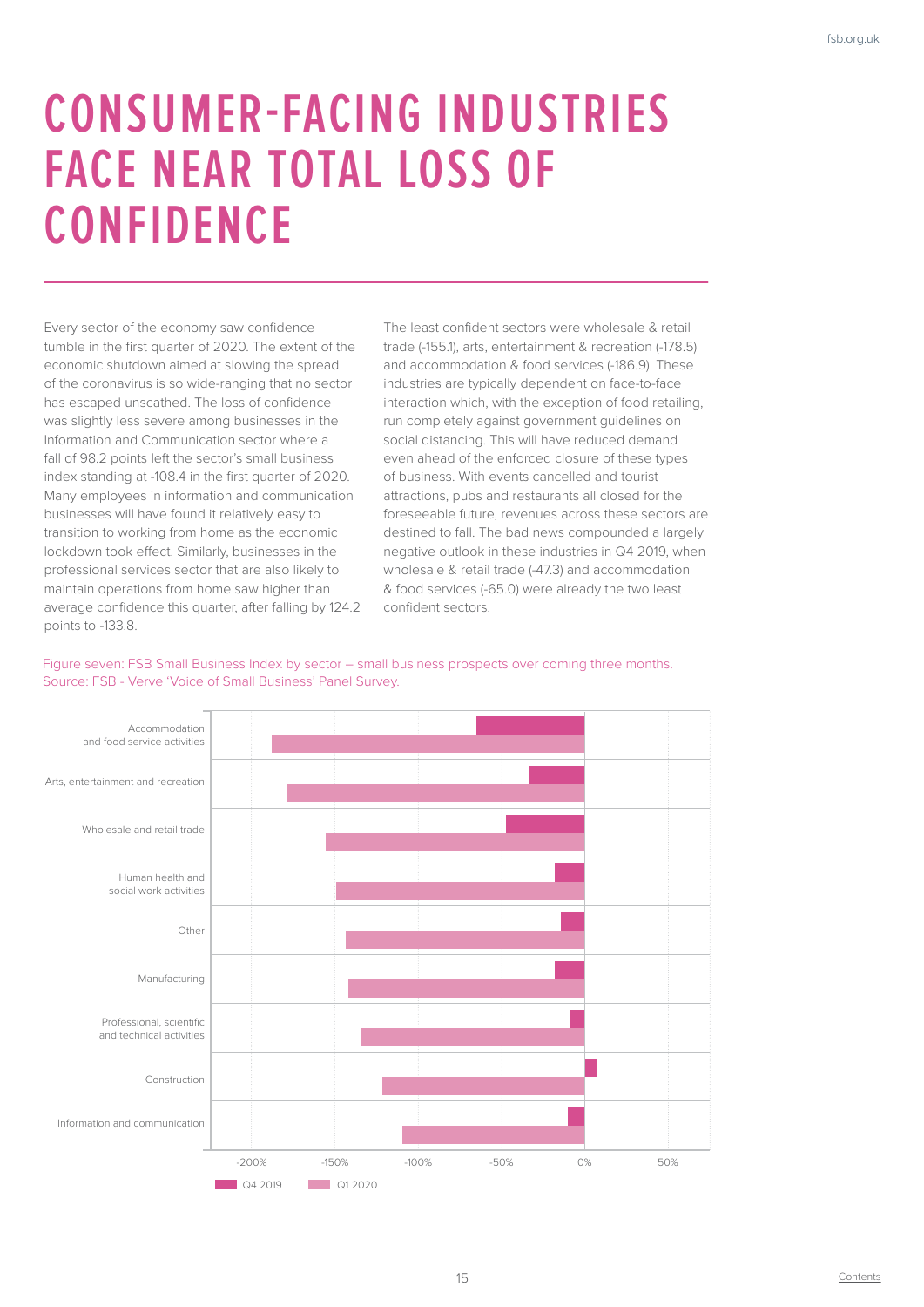## **FINANCIAL PERFORMANCE**

Sales hit all-time low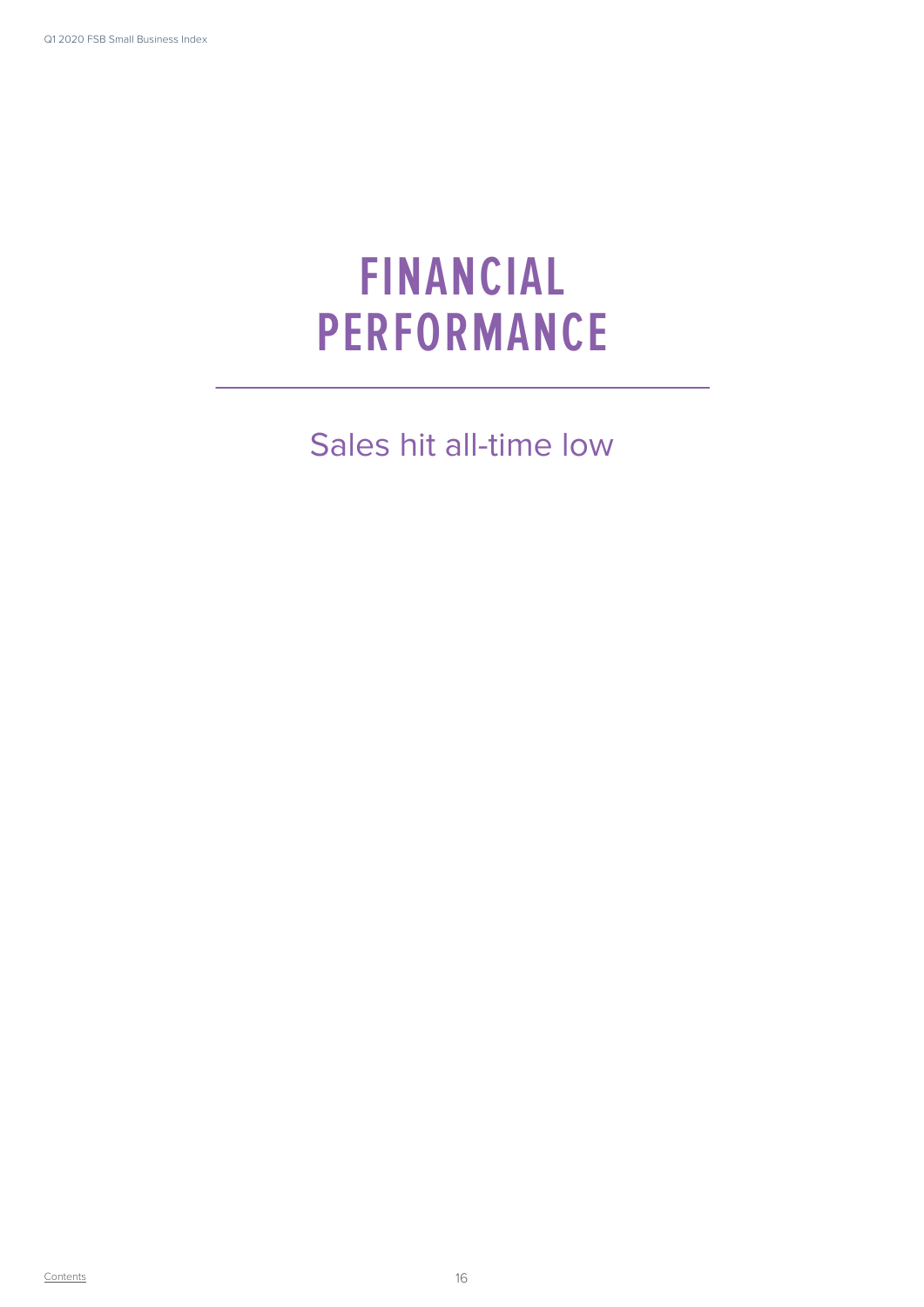## **VAST MAJORITY OF SMALL BUSINESSES EXPECT REVENUES TO FALL**

The net balance of small businesses reporting growth in revenues fell to -26.1% in the first quarter of 2020. Across the UK, more than half (53.9%) of small businesses reported a decrease in revenues over the quarter compared to just 27.8% reporting an increase. This was a decline in the net balance of 29.2% from the last time this question was asked in Q3 2019, bringing the net balance to its lowest ever level, and to below zero for the first time since Q2 2013.

The net balance was lowest in the East of England (-36.7%), where a third (33.3%) of small businesses reported a significant fall in their revenues during the last quarter. Indeed, every region and nation in the UK reported a net balance of businesses experiencing falling revenues in Q1 2020. A net balance of -15.5% in the East Midlands was the

highest recorded in any region. Businesses in the accommodation & food services sector recorded the worst revenue performance of any sector in Q1 2020. Nearly four-fifths (78.3%) of businesses in the industry saw revenues fall, compared to just 8.5% in which revenues rose, resulting in a net balance of -69.8%.

The proportion of small businesses expecting their revenues to deteriorate over the next three months is 84.1%. This compares to just 7.8% of small businesses that expect to see an improvement in sales as the coronavirus outbreak grips the country. Notably the net balance for revenue expectations over the next three months is lowest in the East Midlands, suggesting the better than average performance in Q1 sales is indicative of a delayed coronavirus impact, rather than a greater level of underlying resilience.

### Figure eight: Small business revenues, net percentage balance – proportion reporting/ expecting increase less proportion reporting/ expecting decrease.





Net balance of businesses reporting an increase in revenue - last three months **Net balance of businesses reporting an increase in revenue - next three months**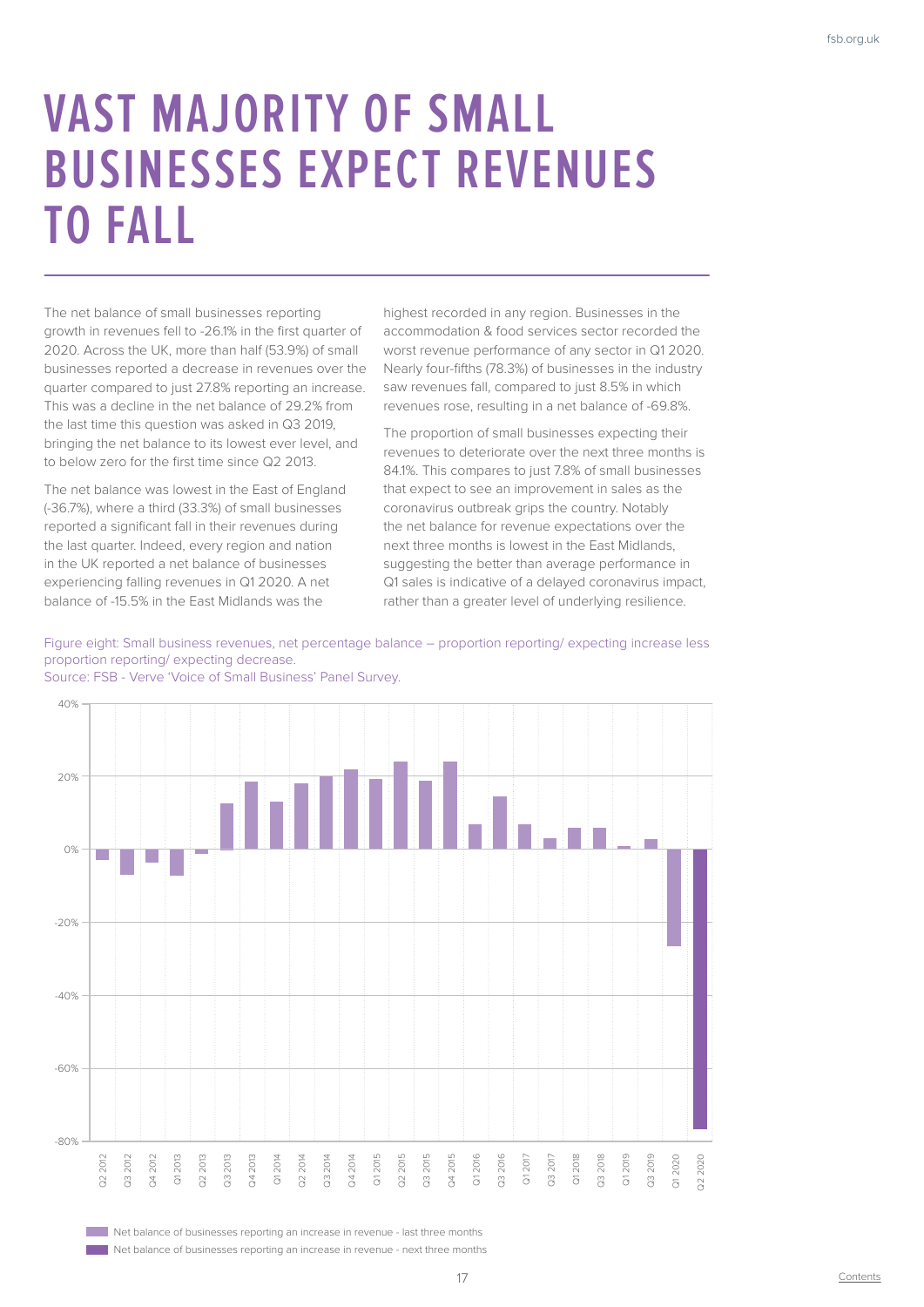## **EXPORTS**

### International sales crash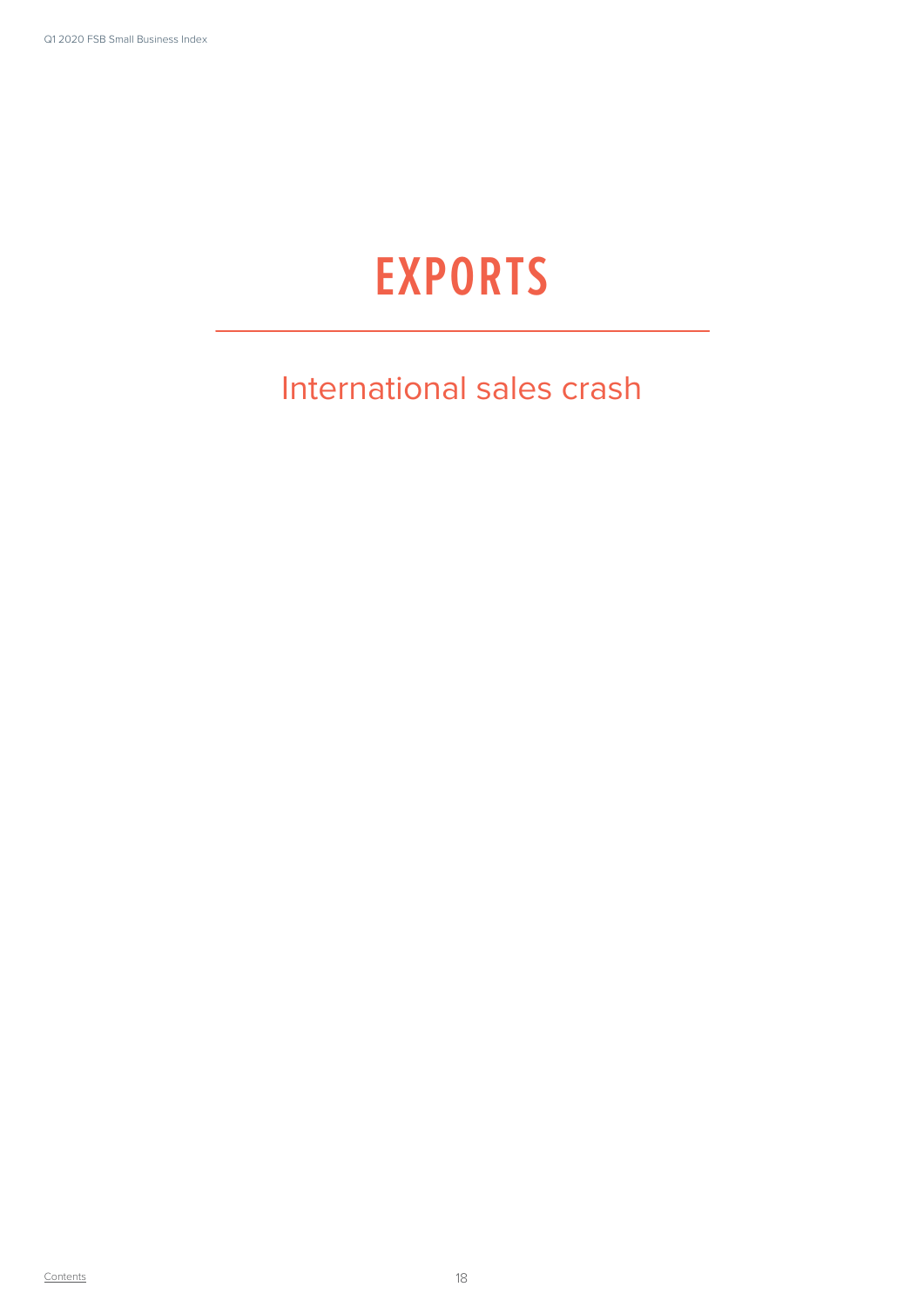# **EXPORT GROWTH HITS RECORD LOW**

In the first quarter of 2020, the proportion of small businesses reporting a decrease in the value of their exports reached 40.4%, eight percentage points higher than in Q4 2019. Meanwhile, the proportion of businesses reporting an increase in export volumes fell by 9.6 percentage points to leave a net balance of -19.1%, an all-time low.

The latest official data show that, across the UK, the volume of exports (excluding erratic goods) fell by £4.2 billion in the three months to January 2020, a decline of 4.8% compared to the previous three-month period. This was accompanied by an even steeper decline of £9.5 billion in imports, causing the trade deficit to narrow by over £5.3 billion. This slowdown in total trade preceded the coronavirus outbreak and is likely indicative of a global phenomenon that was developing before said outbreak took hold. The US-China trade war had been driving trade volumes lower globally for some

time, while the risks associated with an unknown post-Brexit trade deal may have been driving some European firms to seek suppliers outside of the UK to maintain long-term stability.

At the end of January, the emergence of coronavirus in China led to a total shutdown of Hubei province, which quickly had knock-on effects on global supply chains that are still being felt. However, the spread of the outbreak to Europe will have far more serious implications for the ability of UK firms to trade in the months to come. As lockdowns and staff shortages create practical problems for trade, demand is also falling across major export markets due to the widespread closure of businesses. Consequently, the net balance of firms expecting an increase in exports in the next quarter fell by 42.9 percentage points to stand -52.5%. This was the second consecutive quarterly fall in the expectations indicator, which left the net balance standing at its lowest level on record.



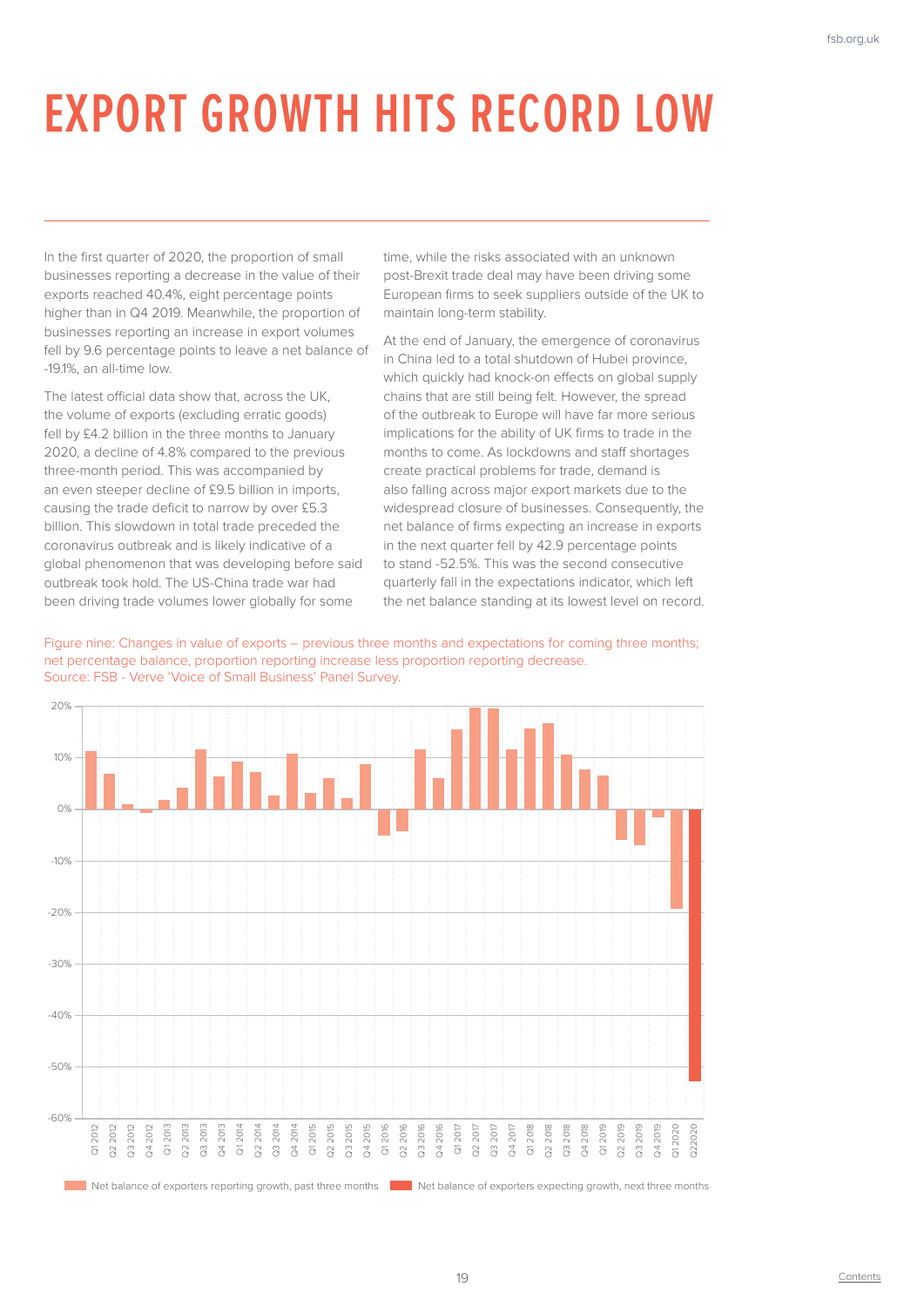# **COSTS AND INFLATION**

Drop in fuel prices brings outgoings down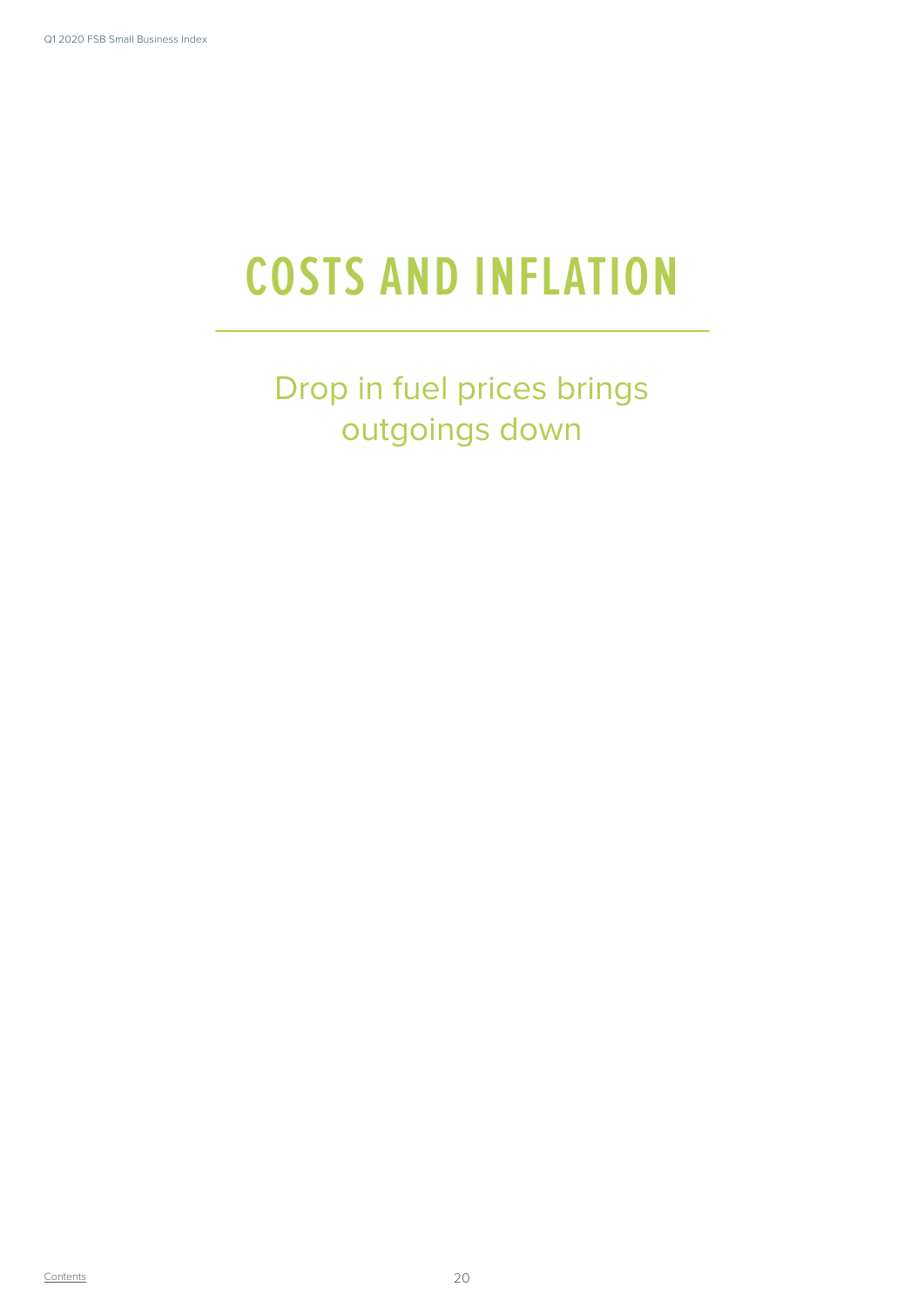## **SMALL BUSINESS COST PRESSURES EASE**

A net balance of 61.3% of small businesses reported an increase in operating costs during the past three months compared with the same period a year ago. Between Q3 and Q4 2019, the net balance rose by 1.5 percentage points, although it now stands 1.9 percentage points lower than in Q4 2018.

Labour costs continue to be the most frequently cited cause of rising costs for small businesses in the final quarter of 2019. The proportion of small businesses referring to labour as a source of cost pressure rose by 3.6 percentage points compared to Q3 2019, to stand at 43.5%. This is 0.8 percentage points higher than in Q4 2018. Rising wages, especially among some lower income workers, mean businesses in the accommodation & food services sector were

especially likely to be affected. While a net balance of 82.4% of businesses in the sector reported rising costs across all categories, two thirds (65.6%) of businesses reported labour costs as an issue in Q4. Notably, a high proportion of information and communication businesses (60.3%) also indicated that labour costs were rising, perhaps as strong growth in the industry has led to competition for skilled workers.

Compared to the final quarter of 2018, a much lower proportion of businesses have reported that fuel was driving costs higher. The net balance decreased by 11.4 percentage points compared to Q4 2018 as global oil prices have fed through to lower pump prices and fuel duty remained frozen at the last budget.

Figure 10: Small businesses reporting an increase in overall cost of operation over past three months, compared with the same period a year ago; net percentage balance. Source: FSB - Verve 'Voice of Small Business' Panel Survey.

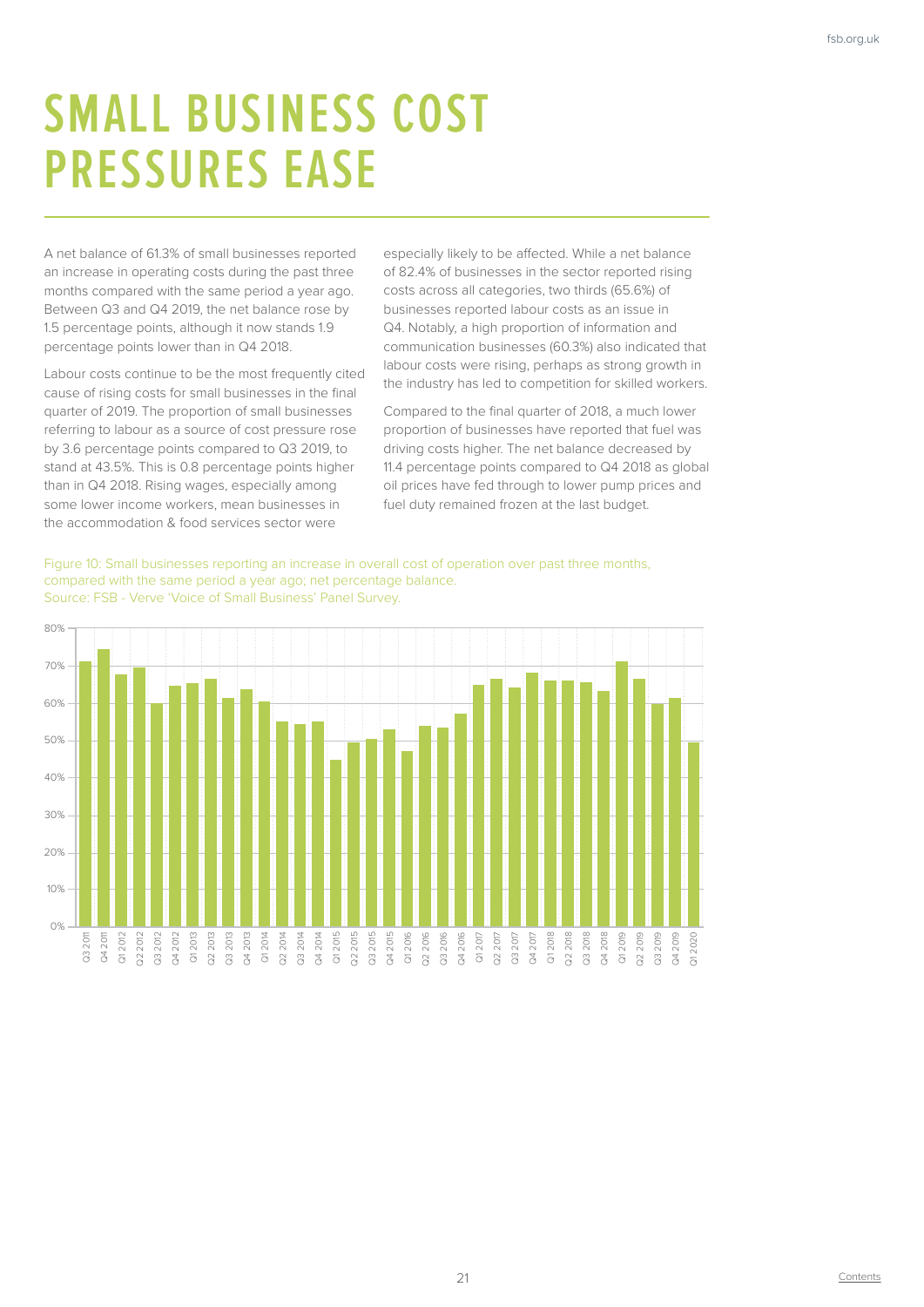

### Figure 11: Main causes for changing business costs (firms may give multiple answers). Source: FSB - Verve 'Voice of Small Business' Panel Survey.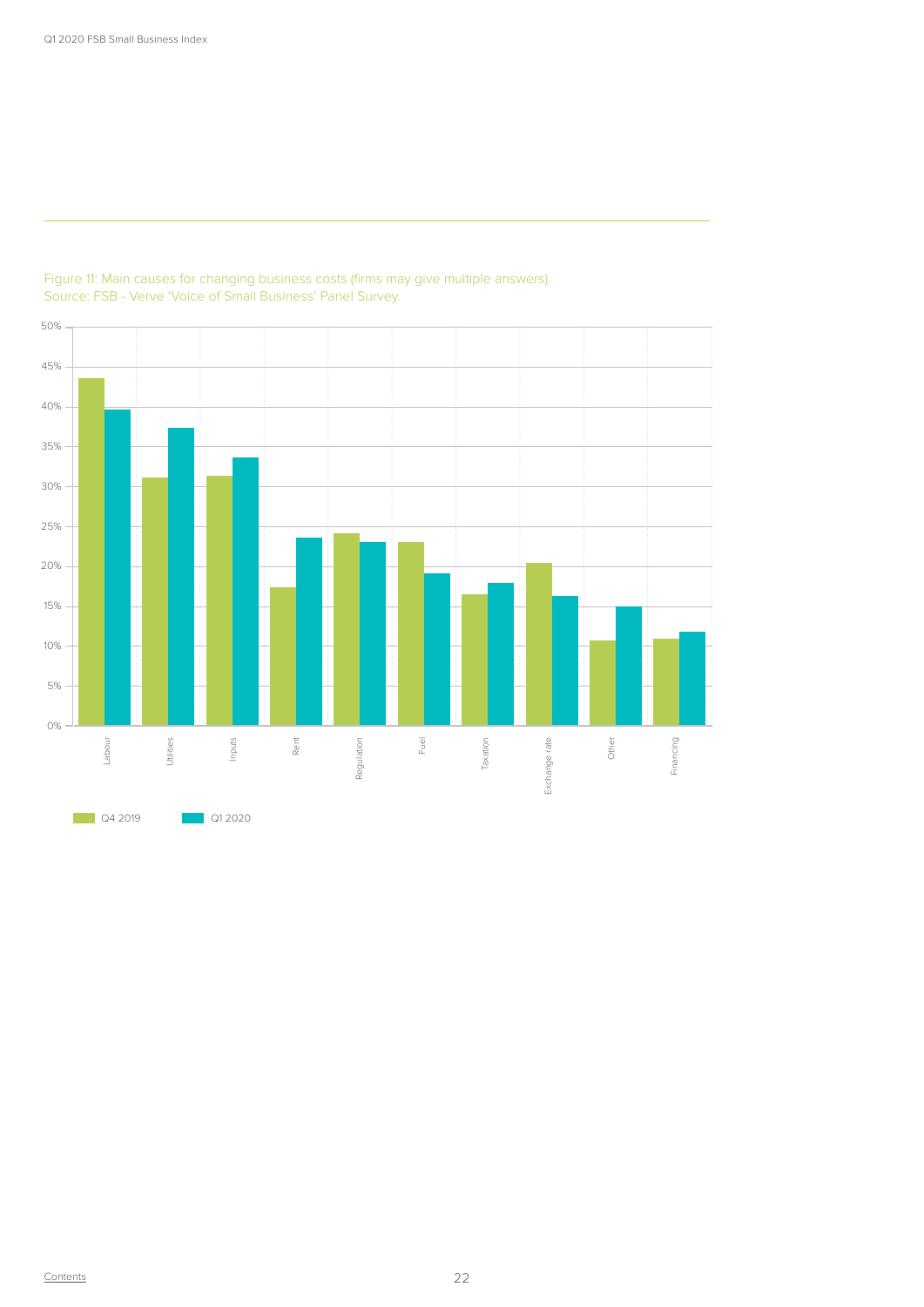## **CAPACITY**

### Fewer than half of firms firing on all cylinders

**Contents**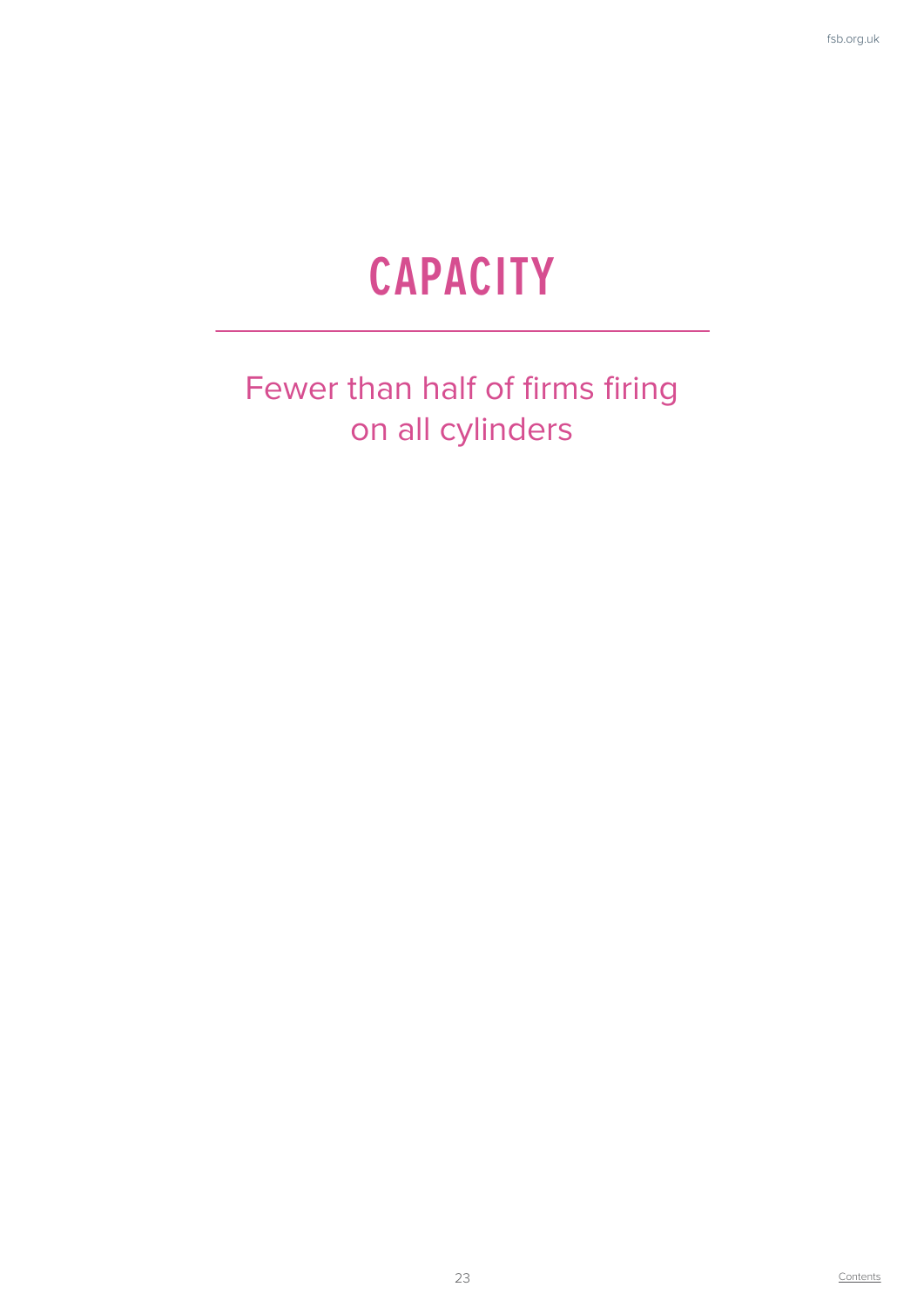## **EXPECTATIONS OF SPARE CAPACITY REACH RECORD HIGH**

The proportion of small businesses reporting that they were operating below capacity fell from 63.2% in Q4 2019 to 57.5% in Q1 2020. With the proportion of businesses operating above capacity falling by a marginal amount to 8.3%, the excess capacity net balance fell by 5.1 percentage points over the quarter, a fall of 2.9 percentage points year-on-year. This defied the expectation held by businesses in Q4 2019 that spare capacity may rise slightly during the first three months of 2020 (expectations were for the net balance to reach 51.7%, its highest level since Q4 2012).

The outlook for the coming months is, however, far bleaker than the upturn in Q1 might suggest. The shutdown of the economy has forced businesses to close and change practices to ensure that social distancing takes place on a large scale. This has pushed the net balance of businesses that expect to operate with spare capacity in the next three months to 81.0% - its highest ever level. With so much spare capacity, many businesses may be driven to take up the Government's furlough scheme, whereby surplus workers are temporarily laid off to avoid redundancies while the spread of the coronavirus is brought under control.





Source: FSB - Verve 'Voice of Small Business' Panel Survey.

**Expected** Spare capacity, past 3 months Expected spare capacity, next 3 months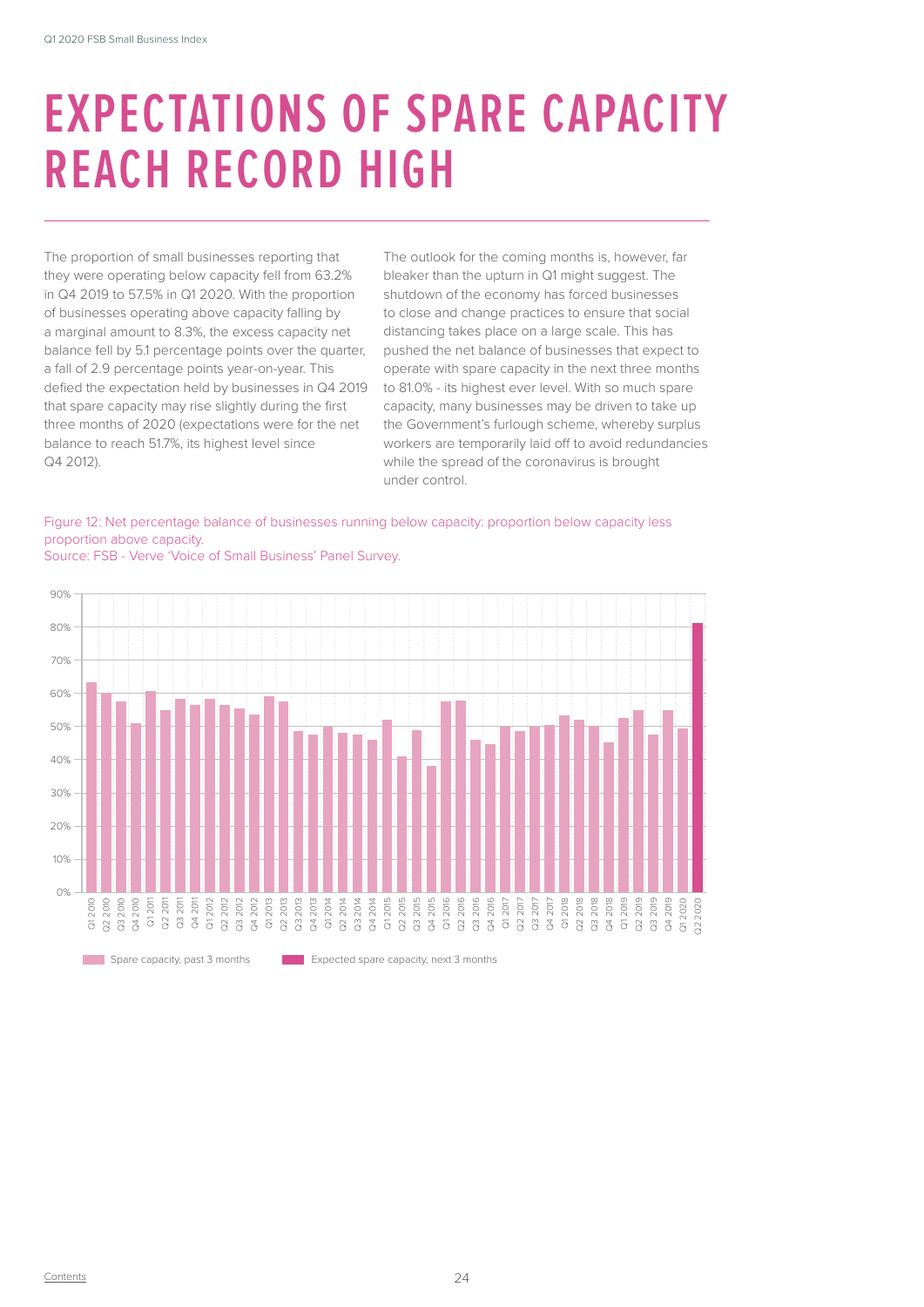### **EMPLOYMENT**

Staffing levels fall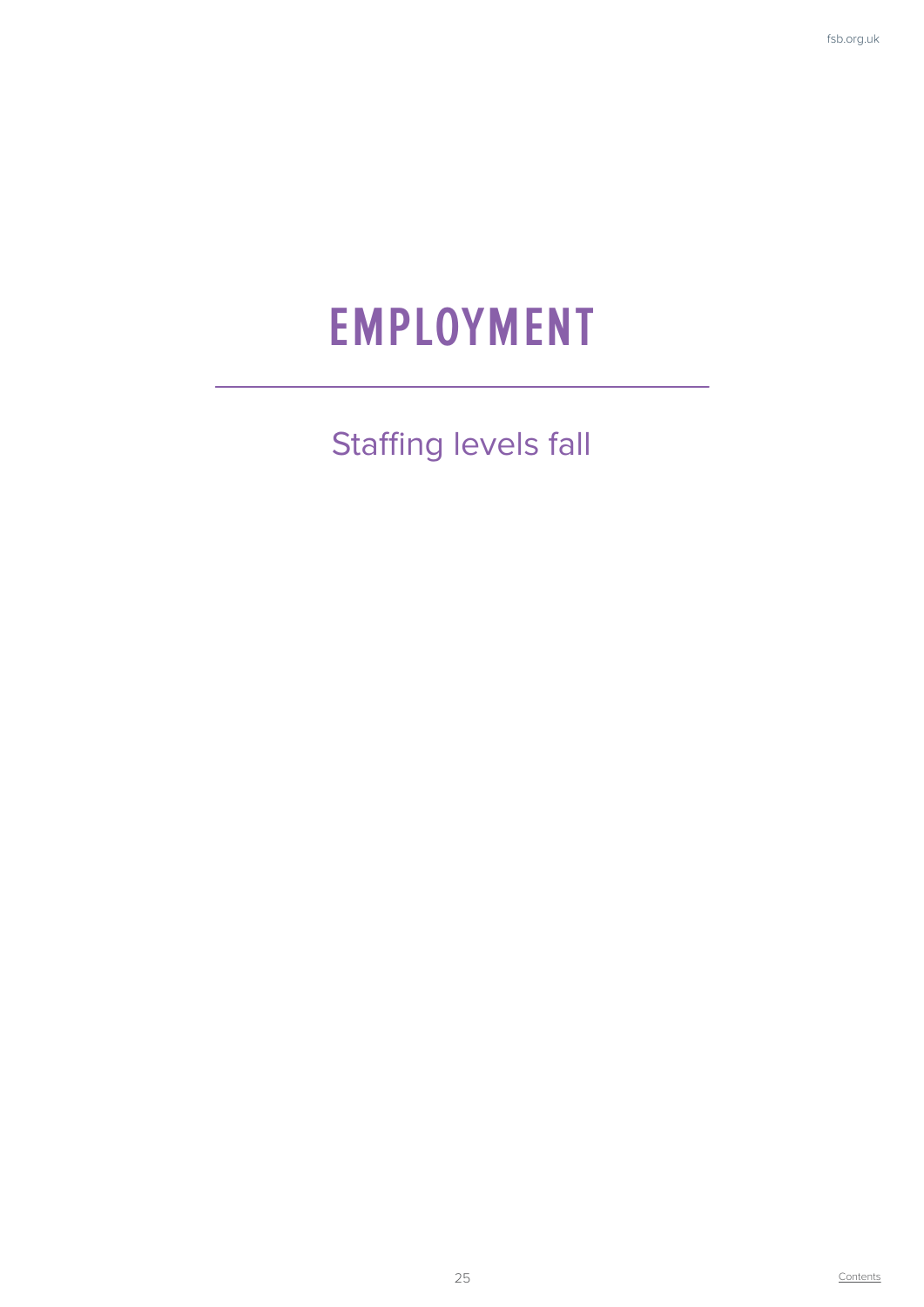### **SMALL BUSINESSES REDUCE EMPLOYMENT AT FASTEST RATE IN EIGHT YEARS**

The proportion of small businesses reporting that their workforce has decreased in size rose by 2.9percentage points to 15.4% in Q1. This measure was last higher eight years ago, when 17% of small businesses reduced their headcount over the first quarter of 2012. Meanwhile, the proportion of businesses increasing their employment level fell to just 7.8%, leaving a net balance of businesses increasing their employment of -7.5%. This is a quarterly decline of 6.0 percentage points. The situation is most severe in London where one in five businesses report reduced employment levels during the last three months.

In times of economic stress, when lower demand is causing revenues to fall, businesses may often have to reduce their staffing to cut costs. Small businesses without large corporate debt facilities may be especially vulnerable to this type of pressure. Although signs were emerging that employment levels were starting to dip during 2019, the sharper decline in Q1 suggests that the reduction in demand

due to coronavirus has forced smaller businesses into lower staffing. The Government's job retention scheme, which allows businesses to temporarily lay off staff while extreme measures to slow the virus are in place, is likely to have contributed to a faster reduction in staff numbers as it allows businesses to cut their wage bill while maintaining headcounts and ensuring employee wellbeing.

In the three months to January 2020, the unemployment rate was well below its long-term average, standing at just 3.9%. Since the UK went into lockdown, many working in the worst-affected industries may have already been pushed into unemployment or financial distress, and the number of universal credit claims rose by 950,000 in the final two weeks of March. The worst may be still to come, however, as the net balance of businesses that expect to raise their employment levels in the coming three months fell by 31.5 percentage points compared to Q4 2019 and now stands at -28.0% - its lowest ever level.





Source: FSB - Verve 'Voice of Small Business' Panel Survey.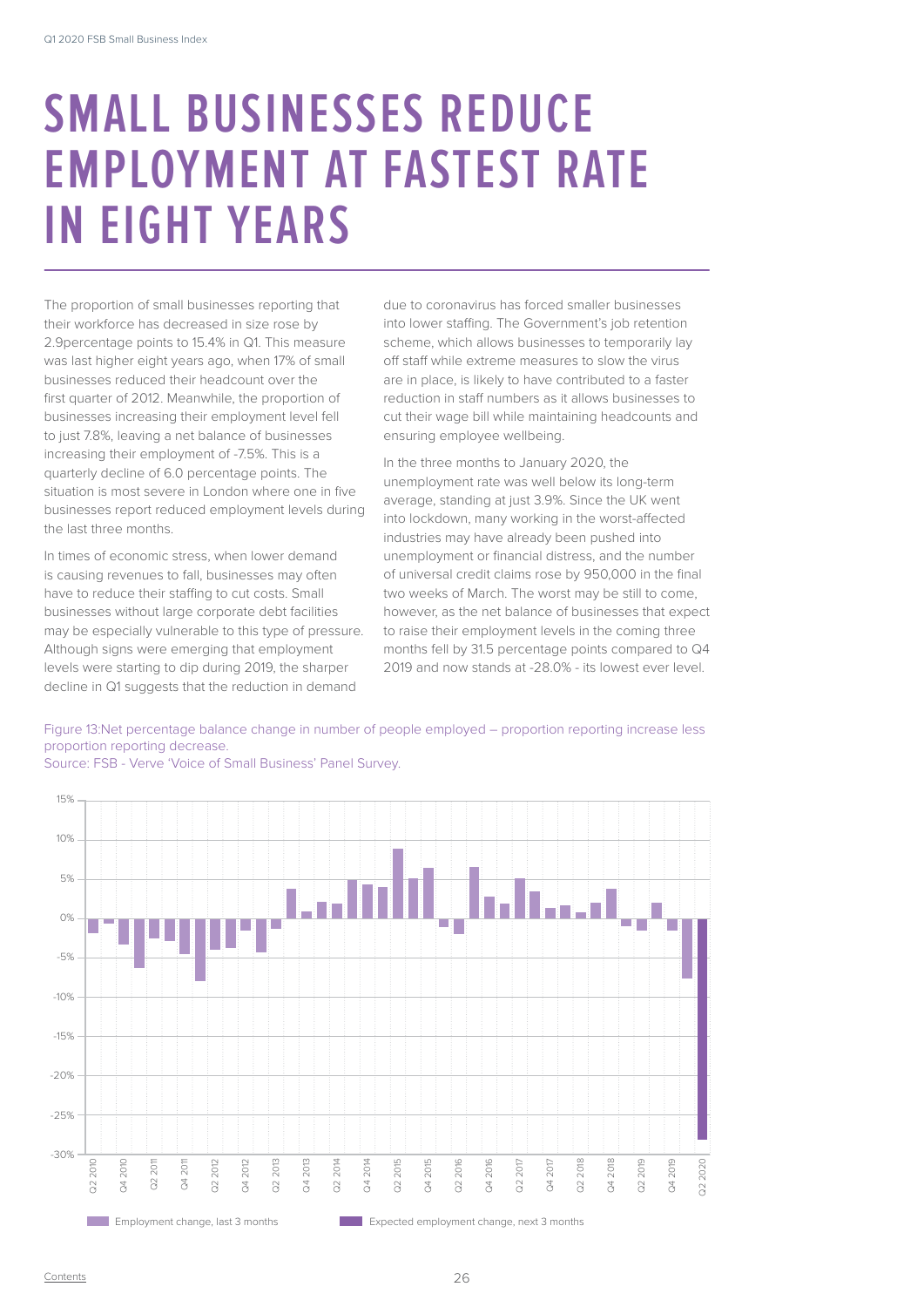## **ONE IN FIVE SMALL BUSINESSES EXPECT TO CUT WAGE COSTS**

In Q1 2020 the average annual rate of wage growth among small businesses fell by 0.1 percentage points to 1.6%. This was the third consecutive quarter in which the rate of pay growth slowed. Year-on-year, the rate of growth in average salaries was down by 0.4 percentage points from 2.0% in Q1 2019. This pattern fits with the national picture, where total average weekly earnings growth (which includes changes to the number of hours worked as well as changes in base pay) peaked in the three months to June 2019, at 4.0%. The latest data show this had slowed to just 3.1% in the three months to January 2020, as firms reined in their hiring and stopped competing for new staff so aggressively.

The slowing of the economy through 2019 meant the high cost of labour had been placing pressure on employers, with labour costs frequently seen as the biggest source of cost pressure. As coronavirus places a strain on revenues for most businesses, the ability to cut salaries in order to keep staff employed while protecting the viability of businesses is now seen as the only available course of action for many employers. Between Q4 2019 and Q1 2020, the proportion of businesses that expect to decrease average salaries has risen by 14.6 percentage points to 18.4%. With fewer than half of firms (42.5%) now expecting they will be in a position to raise salaries, the estimated average pay increase across small businesses for the next 12 months has fallen below zero for the first time, and now stands at -0.6%.

Figure 14: Average salary increase awarded, this quarter versus a year before. Source: FSB - Verve 'Voice of Small Business' Panel Survey.

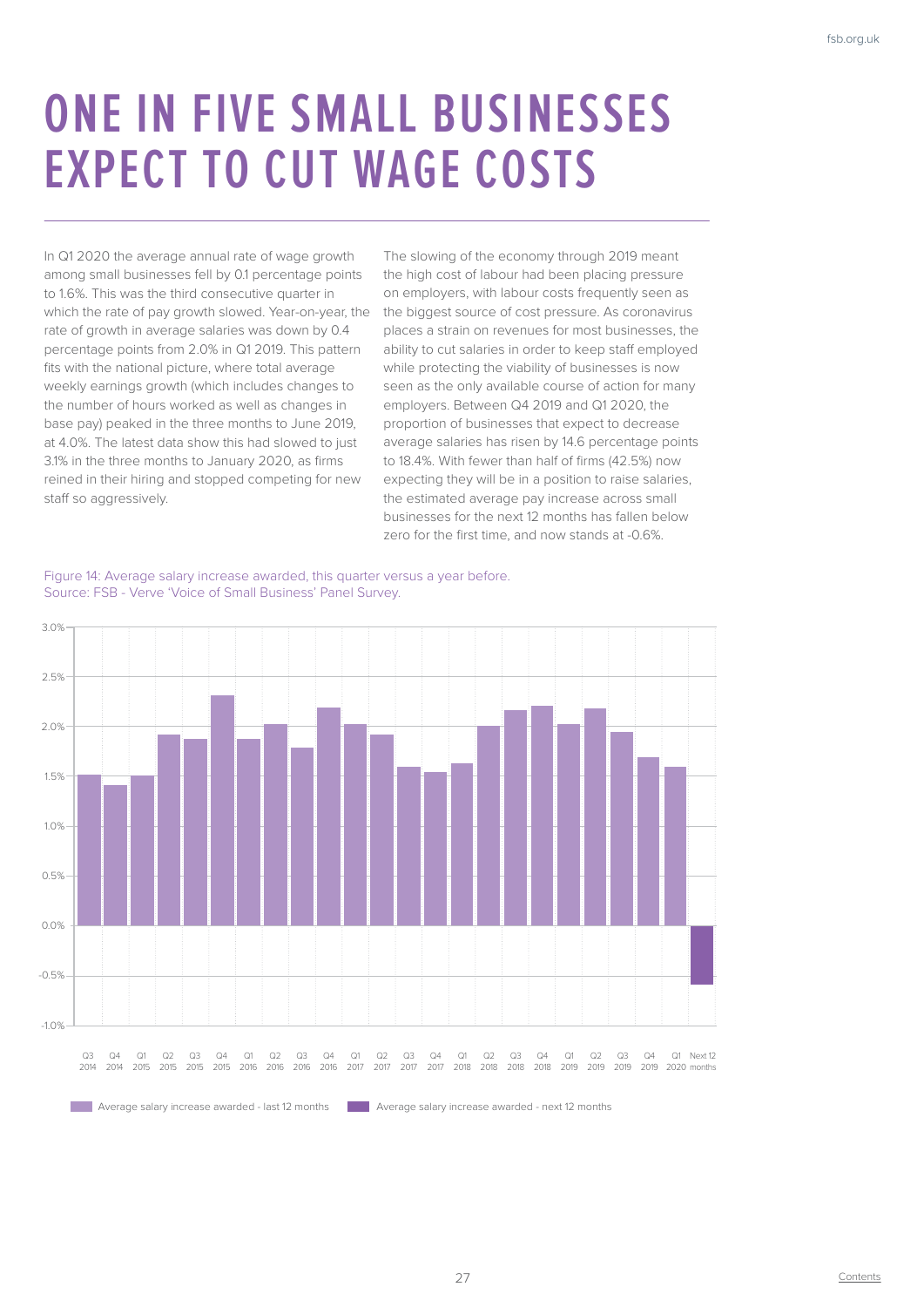## **GROWTH ASPIRATIONS AND CHALLENGES**

One in ten expect to shut up shop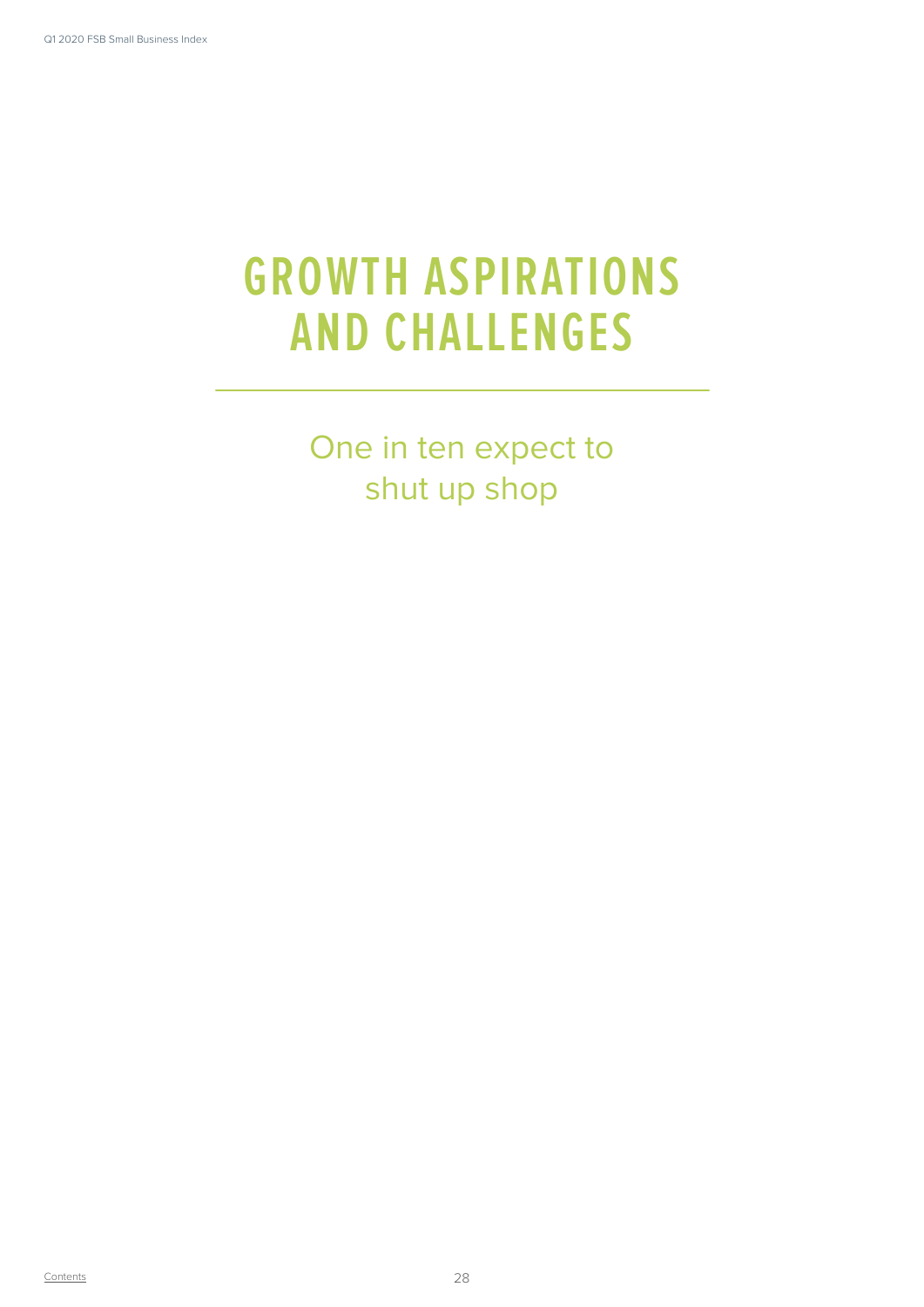### **MORE THAN A QUARTER OF SMALL BUSINESSES PLANNING TO DOWNSIZE**

The proportion of small businesses that aspire to grow over the course of the next 12 months fell for the second consecutive quarter in Q1 2020. While the decline was just 3.6 percentage points between Q3 and Q4 2019, the measure tumbled by a further 19.6 percentage points in the first quarter of 2020, and now stands at just 30.5%. More worryingly, the collapse in business confidence across the UK means a similar proportion of business owners (27.9%) are now considering scaling back, closing or handing on their business in the coming year. This is an increase of 16.4 percentage points compared to Q4 2019. While the economy faces severe restrictions in response to the coronavirus outbreak, many firms worry about the viability of their operations given the major demand shock and its impact on revenues.

Businesses in London (33.8%) are the most likely to consider scaling back over the coming year. By contrast only 20.6% of businesses in Yorkshire and the North East are expecting a contraction. Accommodation and food services businesses were also the most likely to report an intention to downsize. As one of the sectors that is most heavily affected by the closures required by the Government, it is unsurprising that many have scaled back their ambitions for the next 12 months.

### Figure 15: Growth aspirations for next 12 months. Source: FSB - Verve 'Voice of Small Business' Panel Survey.

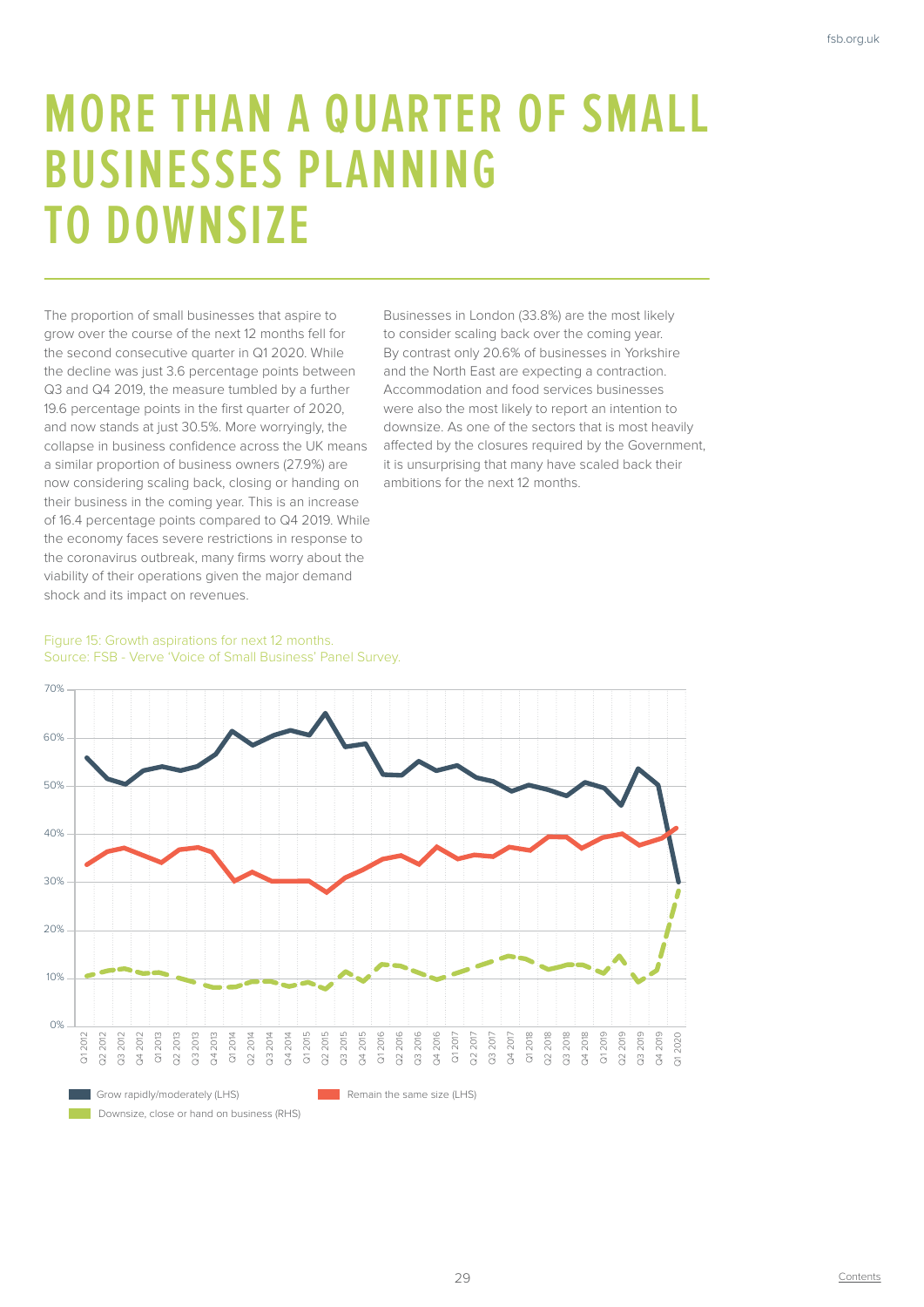## **CONCERN OVER THE ECONOMY INTENSIFIES**

The domestic economy remains the dominant concern among small businesses in the UK when it comes to growth aspirations. Following a 2.0 percentage point increase compared to the previous quarter, the proportion of firms citing the domestic economy as a barrier to growth was 64.4% in Q4 2019. The next most widespread cause for concern was finding appropriately skilled staff. A quarterly increase of 8.7 percentage points brought the share of businesses finding the recruitment of the right staff a barrier to growth to 37.2% - the highest level since this category was first included in the survey in Q4 2013. Concern over this issue is mirrored in rising labour costs, which 24.1% of businesses felt was a barrier to growth, up by 6.4 percentage points compared to the previous quarter.

With the unemployment rate dropping over recent years, competition for skilled staff has driven up wages across industries. Information and communication businesses were the most likely to face concerns over both appropriately skilled staff and labour costs, with 57.8% and 42.4% of firms flagging these issues respectively.

The international economy was considered less of a barrier in Q4 2019 - the proportion of firms concerned about non-domestic economic issues fell by 3.3 percentage points, to 9.8% - the lowest value on record. Lower global oil prices and a stronger pound seem to have reduced the burden of fuel costs on small businesses, and the proportion of businesses citing these as a barrier to growth fell by 2.6 percentage points over the quarter, to stand at just 4.7%.



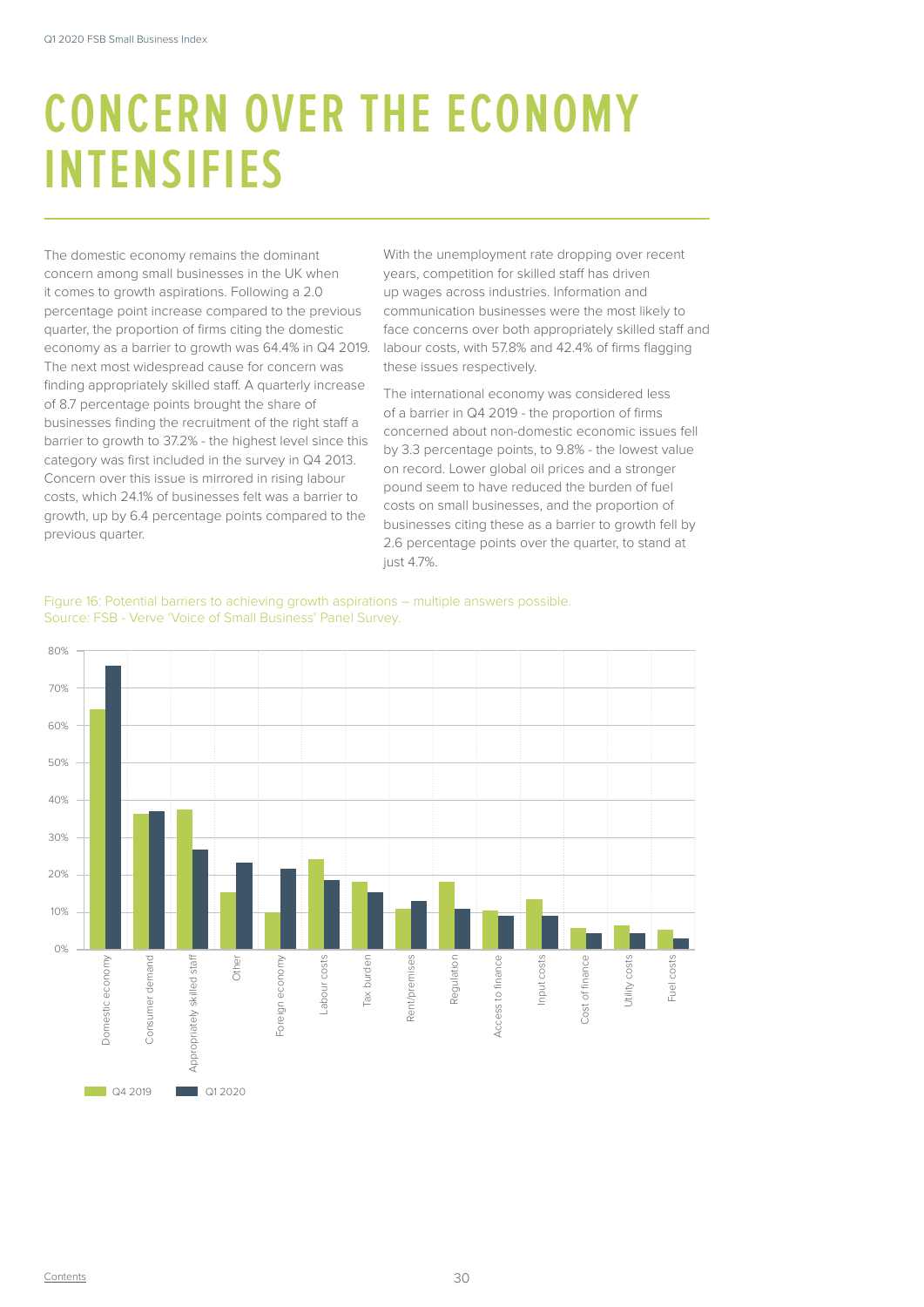## **CREDIT**

### More firms seek finance

**Contents**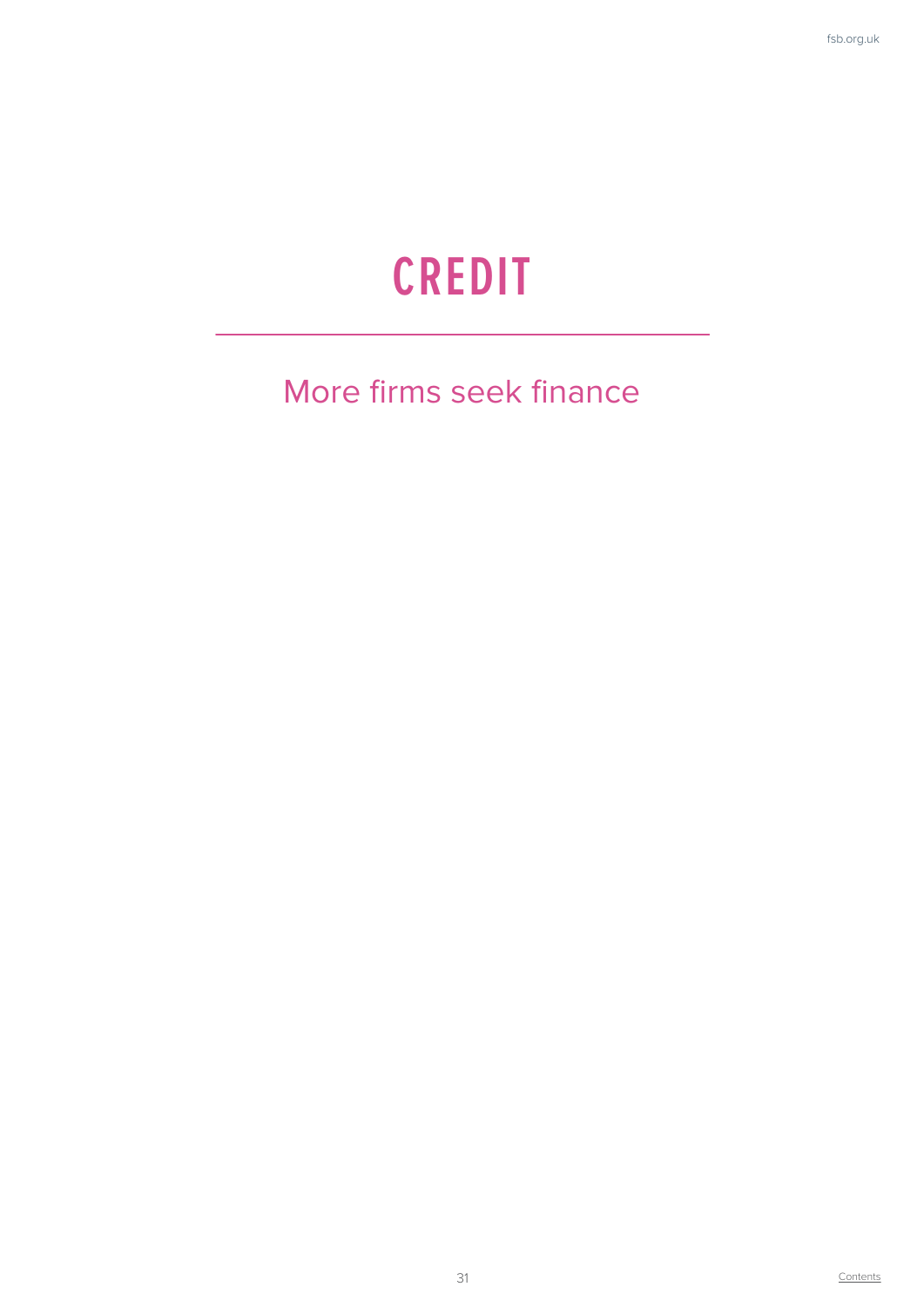## **CREDIT APPLICATION SUCCESS RATE INCREASES**

Figure 17: Credit applications and interest rates offered.

Source: FSB - Verve 'Voice of Small Business' Panel Survey. Respondents were able to give multiple answers to this question.



In the first quarter of 2019, the proportion of small businesses that applied for credit increased by 2.1 percentage points. The proportion of those applications that were successful rose by 3.6 percentage points compared to Q4, to stand at 66.9%, although this was still down by 3.4 percentage points on Q1 2019. The proportion of businesses awaiting a decision was also up, by 2.8 percentage points to 13.3%.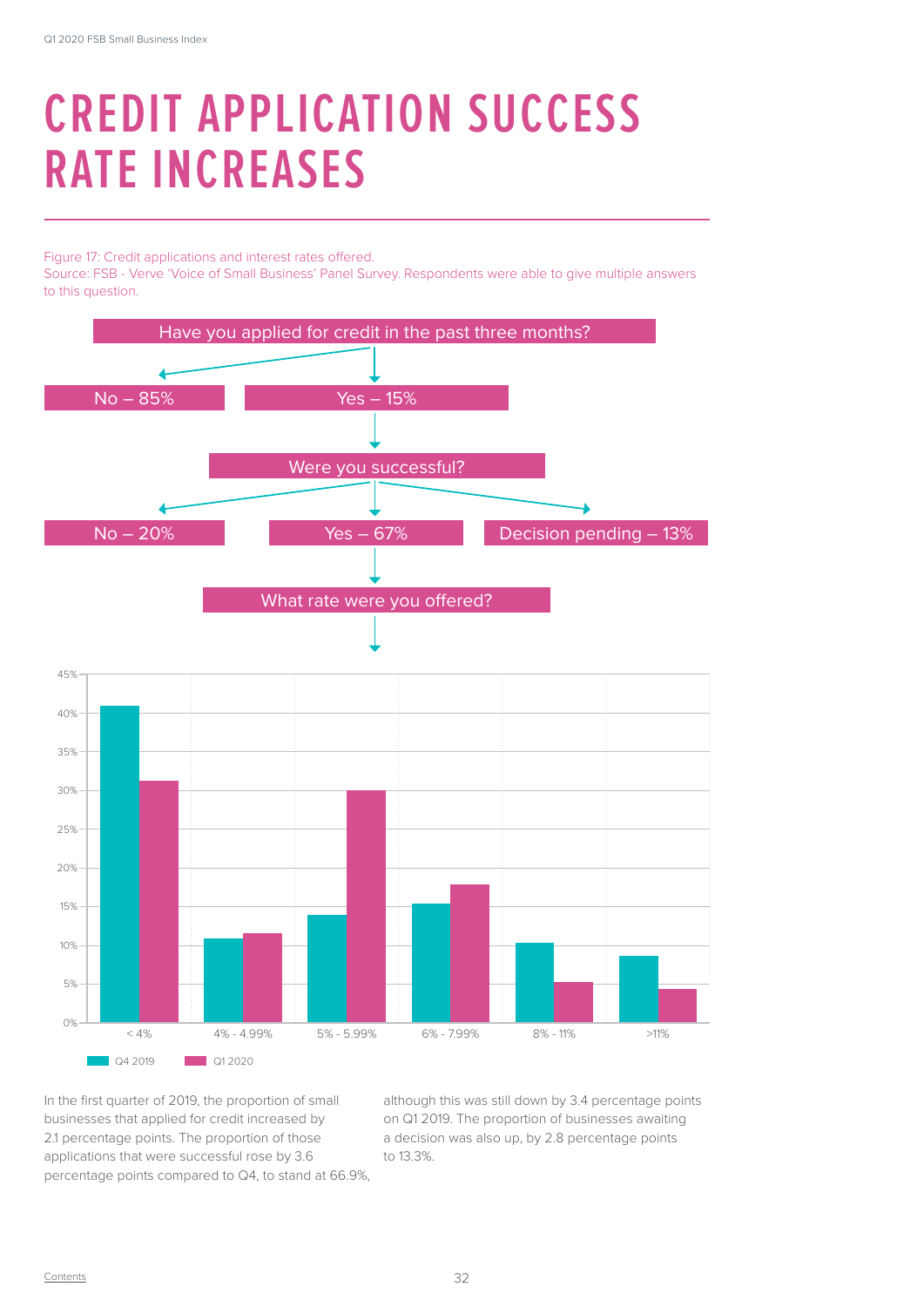For successful applicants the proportion that were offered an interest rate of less than 4% declined fairly significantly, however, dropping back by 9.7 percentage points compared to Q4 2019, to 31.1%.



Figure 18: Proportion of small businesses successful in their credit applications in the past three months. Source: FSB - Verve 'Voice of Small Business' Panel Survey.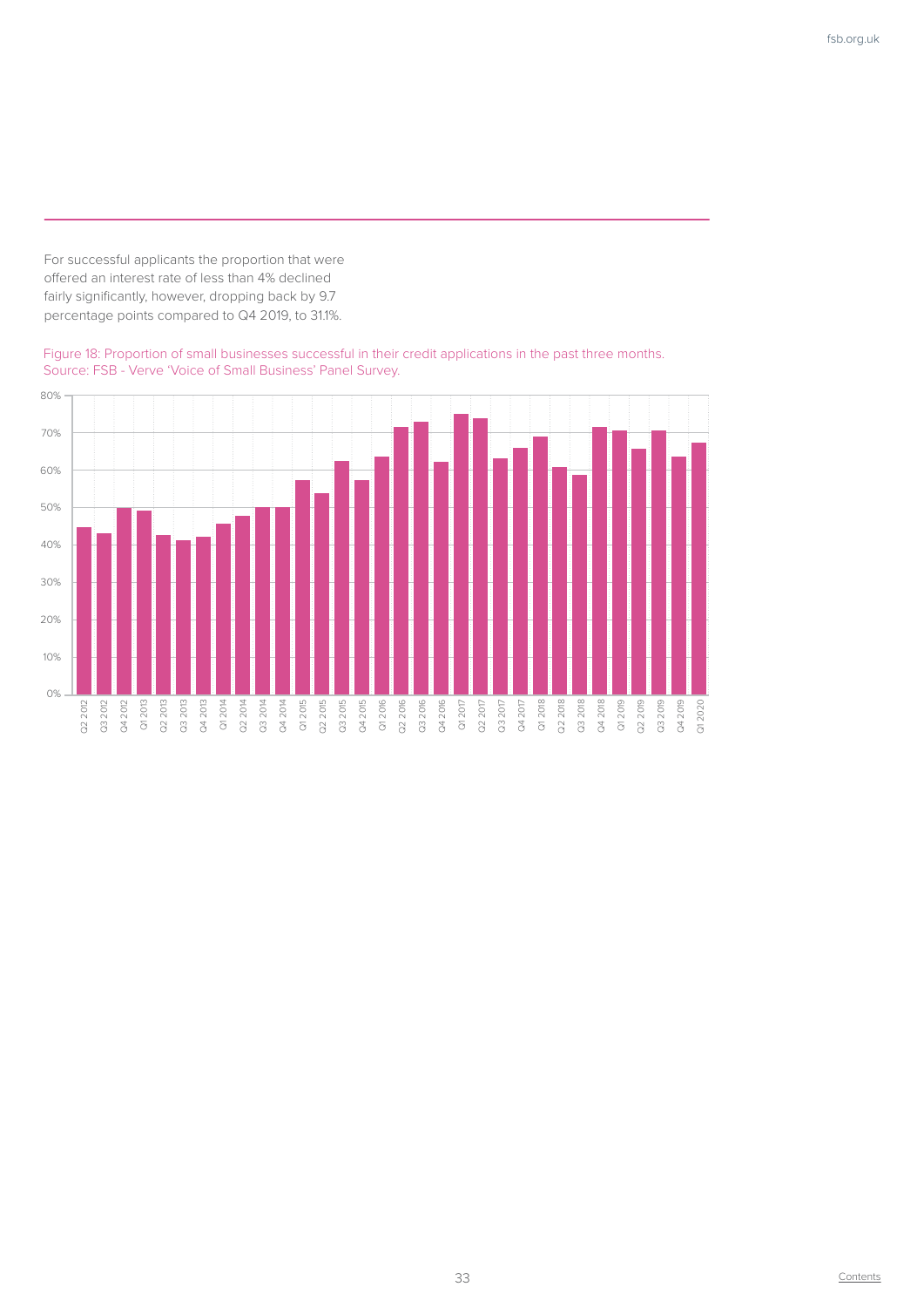## **CREDIT AVAILABILITY AND AFFORDABILITY FALL BACK**

The credit availability index fell by 5.2 points to -15.7 in the first quarter of 2020. Despite a higher success rate among small business applicants than the previous quarter, the success rate has fallen by 3.4 percentage points compared to Q1 2019. Meanwhile, the credit affordability index fell by 4.3 points compared to Q4, to stand at -15.6.

The Bank of England cut interest rates twice during emergency meetings held in March to leave the Bank rate at just 0.1% from 19 March, its lowest ever level. The rate cuts were combined with other measures aimed at maintaining the flow of credit to smaller businesses, with the intention of ensuring that the

reduction in interest rates is passed through to businesses. As revenues fall during an economic contraction, the risk of default rises which would typically see the cost of borrowing increase.

The sheer quantity of support that is being made available by the Bank of England is intended to avoid this issue altogether, ensuring that cheap credit is made available to all businesses while cashflows are diminished. By keeping businesses solvent during the crisis, this will boost their ability to rehire furloughed staff and ramp up output quickly once the restrictions on economic activity are lifted.

Figure 19: Indices of credit affordability/availability perceptions over time, a weighted net balance of those with negative responses subtracted from those with positive responses. Source: FSB - Verve 'Voice of Small Business' Panel Survey.

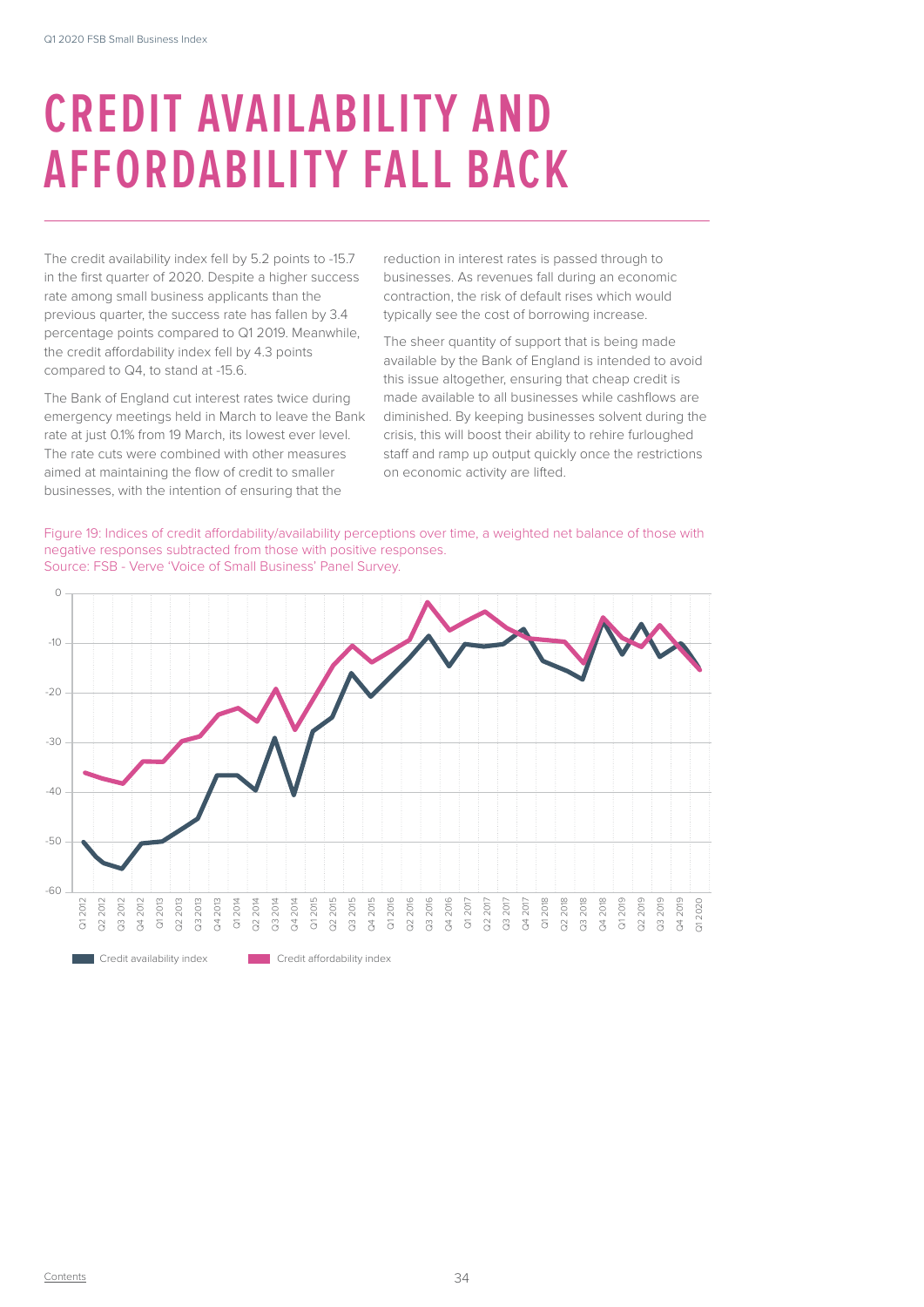## **INVESTMENT AND PRODUCTIVITY**

Decision-making put on ice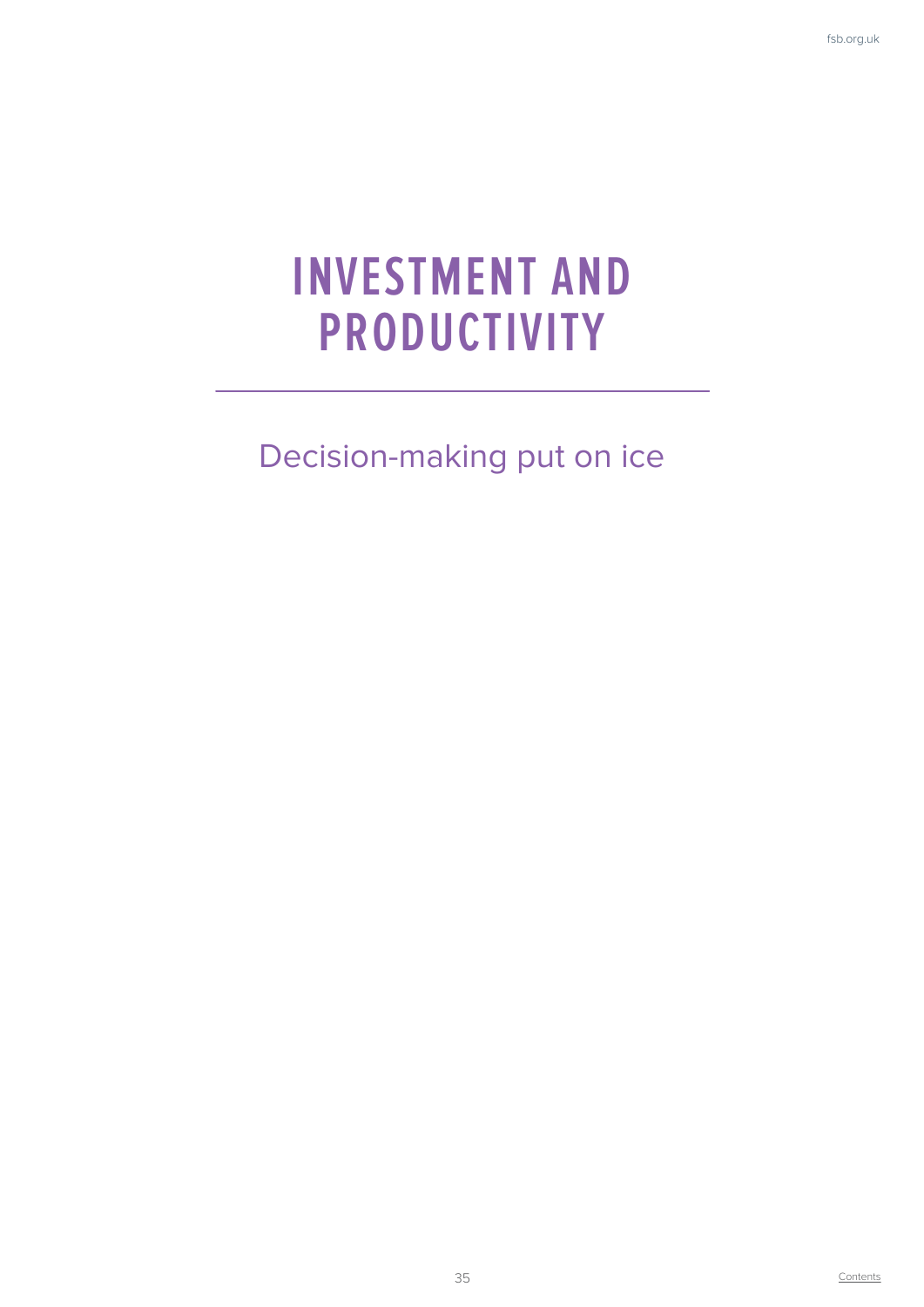## **SMALL BUSINESSES CUT BACK INVESTMENT PLANS**

The share of small businesses expecting to decrease their capital investment over the next quarter increased by 24.0 percentage points compared to the previous quarter to stand at 39.3% in Q1 2020. This translates to a decline of 24.7 percentage points in investment intentions year-on-year as businesses focus their attentions on managing the impact of the coronavirus outbreak. The proportion of businesses planning to increase their investment activity over the next three months fell by 9.8 percentage points compared to the previous quarter.

Official statistics indicated that after falling every quarter throughout 2018 the tide may have turned on business investment as fears over a no-deal Brexit subsided leading to a small (0.6%) year-on-year

increase in business investment at the start of 2019. After the UK successfully left the EU at the end of January, and entered a 12-month transition period to negotiate a free trade deal with the EU, businesses may have started to feel more confident about the future and their investment plans. However, the rapid escalation of the coronavirus crisis will have moved most businesses into preservation mode as demand is cut off by the restrictions on economic activity enforced to slow the spread of the infection. For businesses that are still operational, there may be an incentive to capitalise on record low interest rates in order to invest, especially where additional home working technology is needed to increase resilience against an extended lockdown.

Figure 20: Percentage of small businesses expecting to increase and decrease capital investment over next quarter, compared with 12 months ago.



Source: FSB - Verve 'Voice of Small Business' Panel Survey.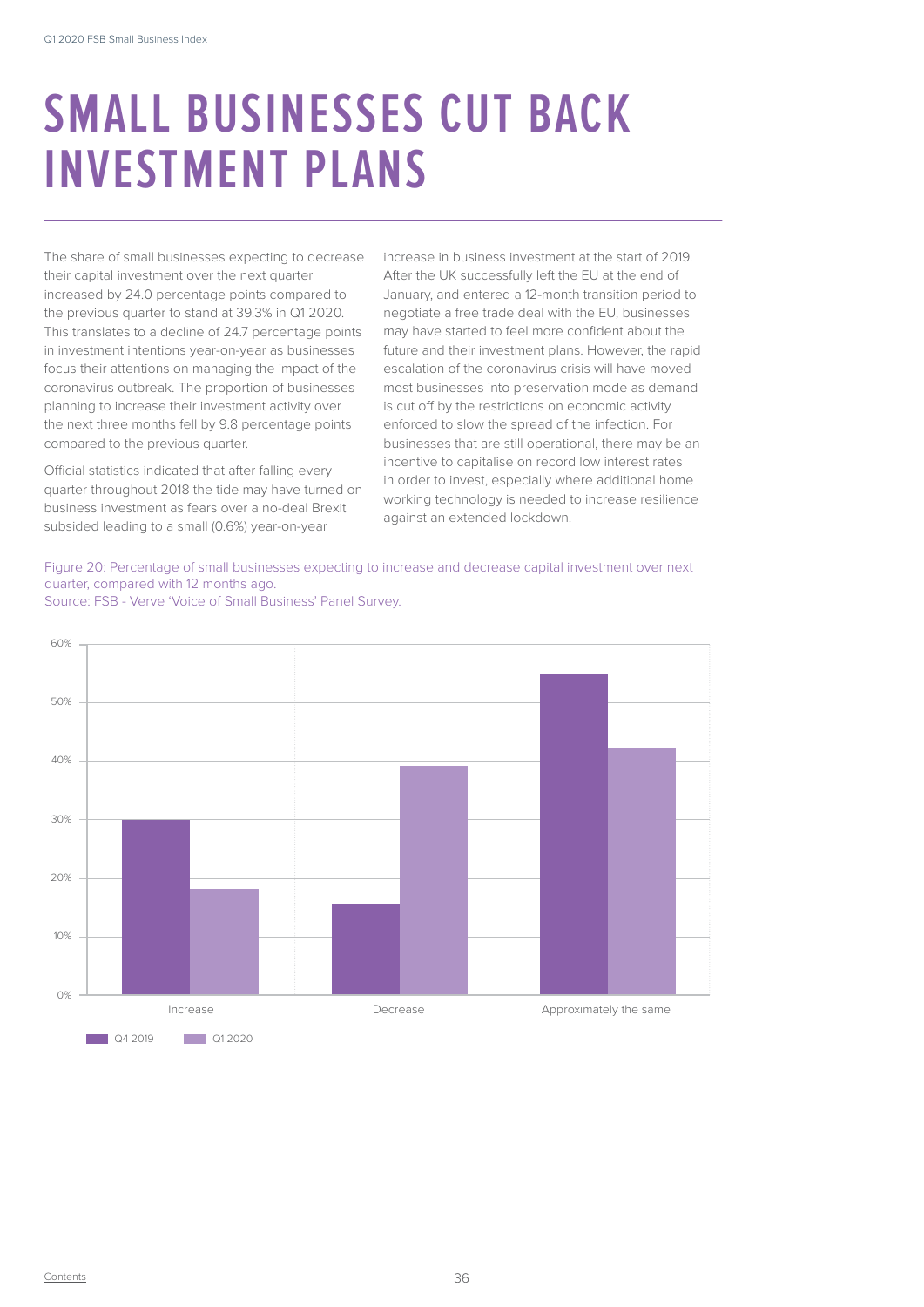## **METHODOLOGY**

These tables are based on the March 2020 research survey of FSB members carried out by Verve. 5,849 Big Voice panel members (all Big voice members at time of survey) were invited to take part in an online survey as well as 28,000 wider FSB members from a sample list. Reminders were sent to all non-respondents. 1,558 responses were received, a response rate of 17% for the panel. The data are weighted by regional gross value added to match the profile of small businesses across the UK. The survey was undertaken between 13th March – 23rd March.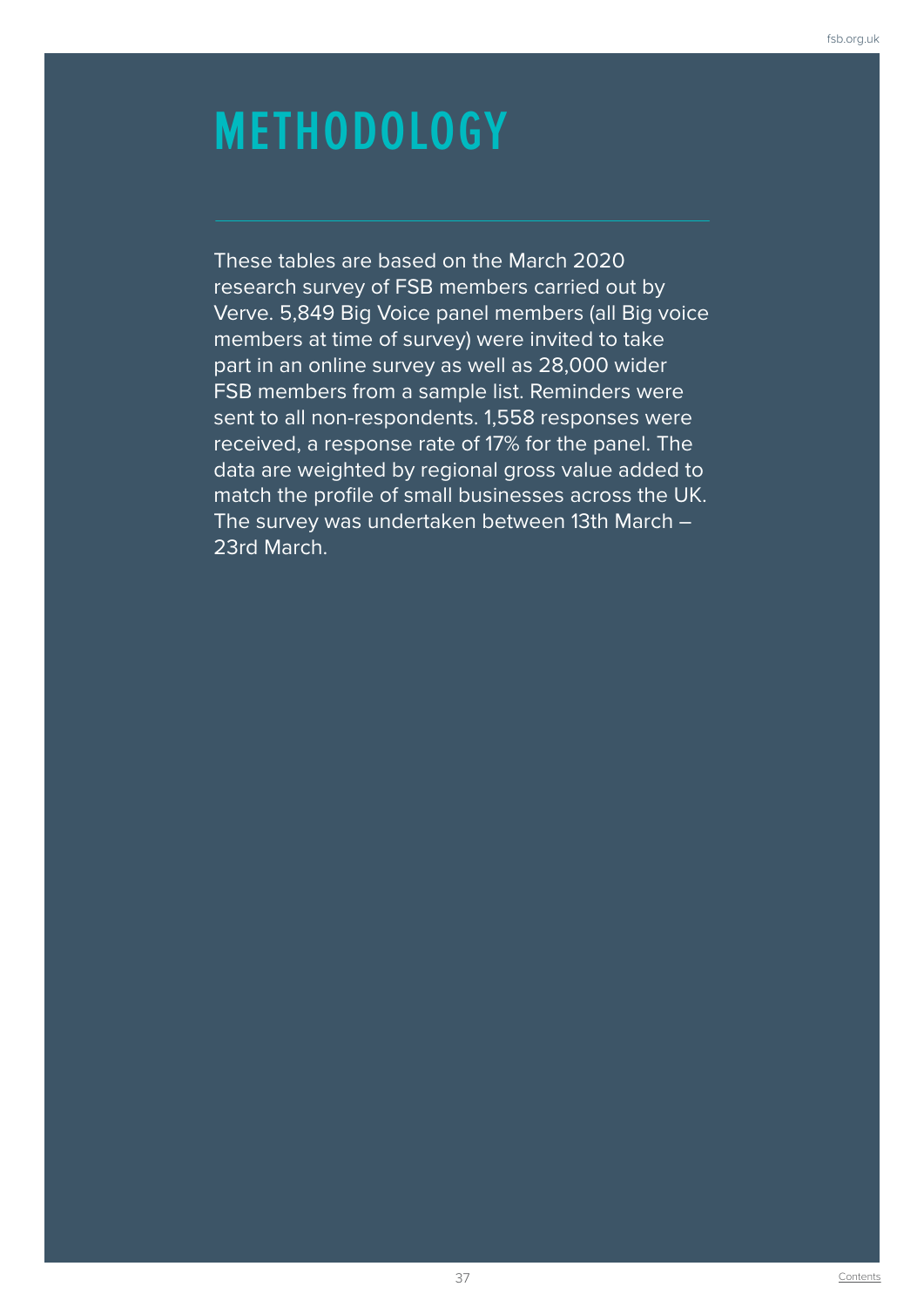# **SUMMARY DATA TABLE**

|                                                   | Q2 2018 | Q3 2018 | Q4 2018 | Q1 2019 | Q2 2019 | Q3 2019 | Q4 2019 | Q1 2020  |
|---------------------------------------------------|---------|---------|---------|---------|---------|---------|---------|----------|
| Small Business Index                              | 12.9    | $-1.7$  | $-9.9$  | $-5.0$  | $-8.8$  | $-8.1$  | $-21.6$ | $-143.5$ |
| Employment -<br>previous three months             | 0.8%    | 2.3%    | 3.9%    | $-1.0%$ | $-1.5%$ | 1.9%    | $-1.5%$ | $-7.6%$  |
| Employment -<br>coming three months               | 8.2%    | 7.4%    | 5.1%    | 7.0%    | 10.2%   | 5.1%    | 3.5%    | $-27.9%$ |
| Exports -<br>previous three months                | 16.5%   | 10.7%   | 7.6%    | 6.8%    | $-5.8%$ | $-7.1%$ | $-1.6%$ | $-19.1%$ |
| Exports -<br>coming three months                  | 16.0%   | 17.8%   | 0.2%    | $-1.6%$ | 11.4%   | $-4.1%$ | $-9.5%$ | $-52.4%$ |
| Credit availability -<br>rated good or very good  | 21.9%   | 24.1%   | 30.2%   | 28.5%   | 28.9%   | 25.7%   | 27.5%   | 0.0%     |
| Credit availability -<br>rated poor or very poor  | 40.0%   | 42.5%   | 34.4%   | 39.0%   | 33.7%   | 39.4%   | 34.7%   | 0.0%     |
| Credit affordability -<br>rated good or very good | 25.4%   | 23.7%   | 32.2%   | 27.9%   | 27.3%   | 28.1%   | 28.1%   | 0.0%     |
| Credit affordability -<br>rated poor or very poor | 35.3%   | 41.7%   | 36.1%   | 37.9%   | 43.2%   | 33.8%   | 39.9%   | 0.0%     |

The Small Business Index weights strong responses (much improved or much deteriorated conditions) double and subtracts the weighted proportion of firms reporting deterioration in business prospects over the coming three months from the weighted proportion expecting an improvement.

The Employment and Revenue indicators are net percentage balances, with the proportion of firms reporting a decrease subtracted from the proportion reporting an increase.

Responses are also weighted according to regional gross value added.